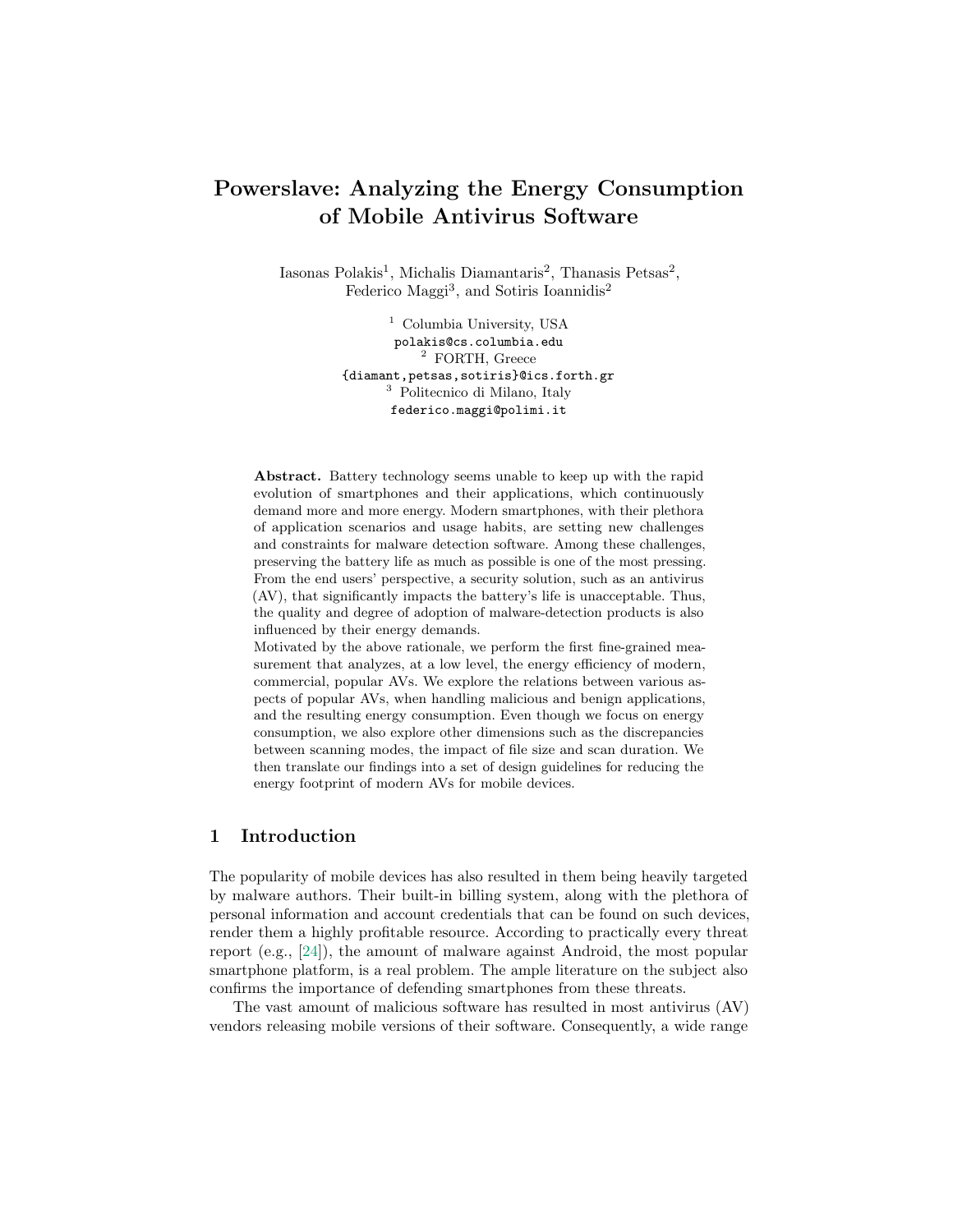of free and paid solutions is readily available. Interestingly, several of the most popular AV apps available on the Google Play Store are from new vendors [\[15\]](#page-19-1). Apart from the detection techniques and capabilities, the mobile nature of these devices introduces an important performance requirement for security solutions; energy consumption [\[12\]](#page-19-2). Understanding the energy consumption of a mobile security app is a key area of interest for end users, as well as developers [\[19\]](#page-19-3). An extra half hour of battery life really makes a big difference for the end user, and sets a strong decision boundary on whether or not to install a security app. Previous work investigated the energy efficiency of mobile browsers [\[25\]](#page-19-4), among the most extensively used mobile apps, focusing on how the various components of a site (e.g., HTML, JavaScript) affect battery usage. Other work [\[26\]](#page-19-5) explored whether battery usage can be leveraged as an early indicator of potential infection, despite previous work [\[13\]](#page-19-6) demonstrating that a smart malicious app can circumvent such indicators by carefully diluting energy-intensive tasks over long time spans.

In this paper, we evaluate the energy efficiency of current AV tools on the Android platform, and explore whether the energy consumption is correlated to their detection quality. As the overall energy consumption of an AV is dominated by scanning benign apps during everyday use, a complete evaluation of the energy efficiency of AV engines mandates including benign apps as well. To this end, we conduct accurate and manually validated experiments on a real device, with a set of 250 malware samples and 250 goodware apps, on 6 of the most popular AVs. We measure the energy consumption during various scanning operations: (i) scanning the app upon installation, (ii) scanning the entire device, and (iii) scanning the SD card. We go beyond quantifying energy efficiency; we design and calculate metrics that quantify and "visualize" the relation between energy consumption and detection outcome. We break the energy consumption down to the energy consumed by each of the device's components. Finally, we provide a series of recommendations for designing the functionality and graphical interface of AV apps so as to minimize unnecessary energy consumption.

Our findings show that when handling benign apps, all but one of the AVs consume more energy than with malicious apps. One of the AVs consumes 8 times more energy, rendering usage under normal conditions considerably expensive in terms of energy. Our results also show that the most accurate AV is also efficient, consuming 46–65% less energy than half of the AVs we tested. In most cases, size does matter, as larger apps will result in higher amounts of consumed energy. The AVs that rely heavily on hash-based signature matching techniques are an exception, and consume less energy for large apps compared to the others. The drawback of such AVs, however, is that their signatures can be easily bypassed. Furthermore, we find that design characteristics of the AV apps' graphical interfaces can significantly impact the overall energy consumption. Overall, the main contributions of this work are:

– We perform the first fine-grained, low-level study that quantifies the energy consumption of AV software in Android, which reveals the inefficiency of existing solutions and the impact on battery life.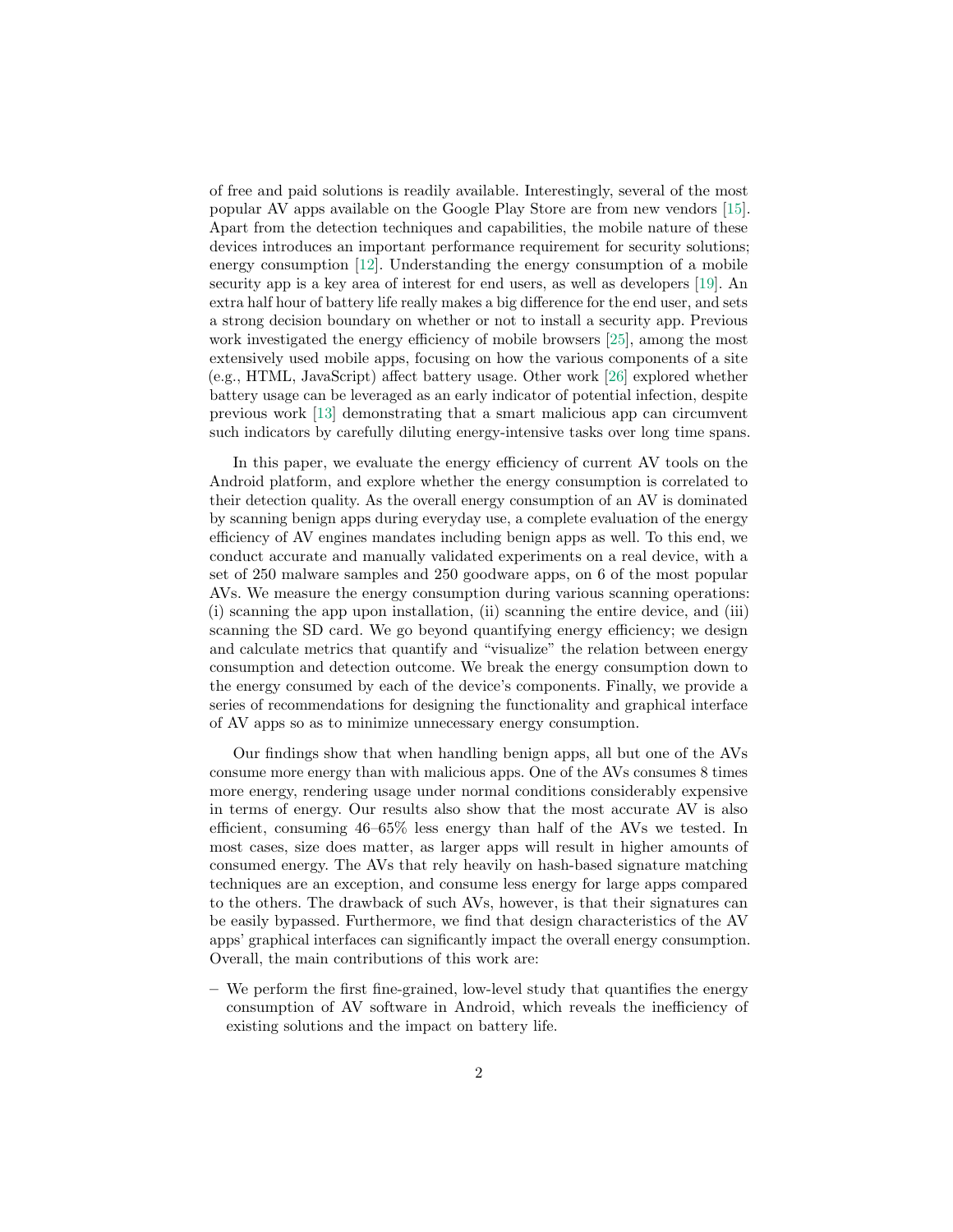- Our metrics and their visualization provide a detailed analysis of the energy consumption behavior of various aspects of AV software.
- We derive insights from our measurements and translate them into guidelines for the design of more energy-efficient security solutions.

# 2 Energy Measurements

The generation of energy-consumption traces that are accurate enough for our study require a framework that is sufficiently precise and fine grained, which will allow us to separate the consumption per application and per device component.

Software-based Measurements. We reviewed, and tested when publicly available, several options that have been used in previous research. PowerTutor [\[29\]](#page-19-7) works in user space and is designed to measure the cumulative energy consumed by a device within a time window. Unfortunately, this is not suitable for fine-grained measurements, i.e., for measuring the energy consumption of each process or application individually. Any irregular, non-scheduled activity (that cannot be prevented or predicted due to the asynchronous nature of the Android runtime) may result in severely skewed readings. Moreover, the energy consumption readings returned by PowerTutor also contain the energy it consumes, which further skews results. Eprof [\[21\]](#page-19-8) is an accurate fine-grained energy profiler for Android apps with routine level granularity. It is able to analyze the asynchronous energy state of an app, and model the tail-state energy characteristics of the hardware components appropriately. Unfortunately, this software is not publicly available. Yoon et al. proposed AppScope [\[28\]](#page-19-9), which is designed to accurately estimate the energy consumed by each device component (CPU, display, wireless, GPS) per application and process, through monitoring of the Android kernel at a microscopic level. By following an event-driven approach that analyzes the traces of all system calls, along with any messages that pass through the Binder (used for inter-process communication in Android), AppScope is able to provide fine-grained readings at the process level. Additionally, AppScope is applicable to any Android device, without modification of system software, since it is implemented using a dynamic module in the Linux kernel. It has been calibrated for the power model of a specific device (HTC Google Nexus One), resulting in very accurate readings for experiments conducted on that device.

Hardware-based Measurements. Many approaches have tried to perform accurate energy measurements on mobile devices based on readings from external hardware [\[9,](#page-19-10) [8,](#page-18-0) [11,](#page-19-11) [23\]](#page-19-12), e.g., by using oscilloscopes and low current sensors. Even though such approaches can provide accurate energy measurements for the total power dissipation, none of them can provide fine-grained energy consumption information at an application or process level granularity.

For the aforementioned reasons, we selected AppScope for our experiments.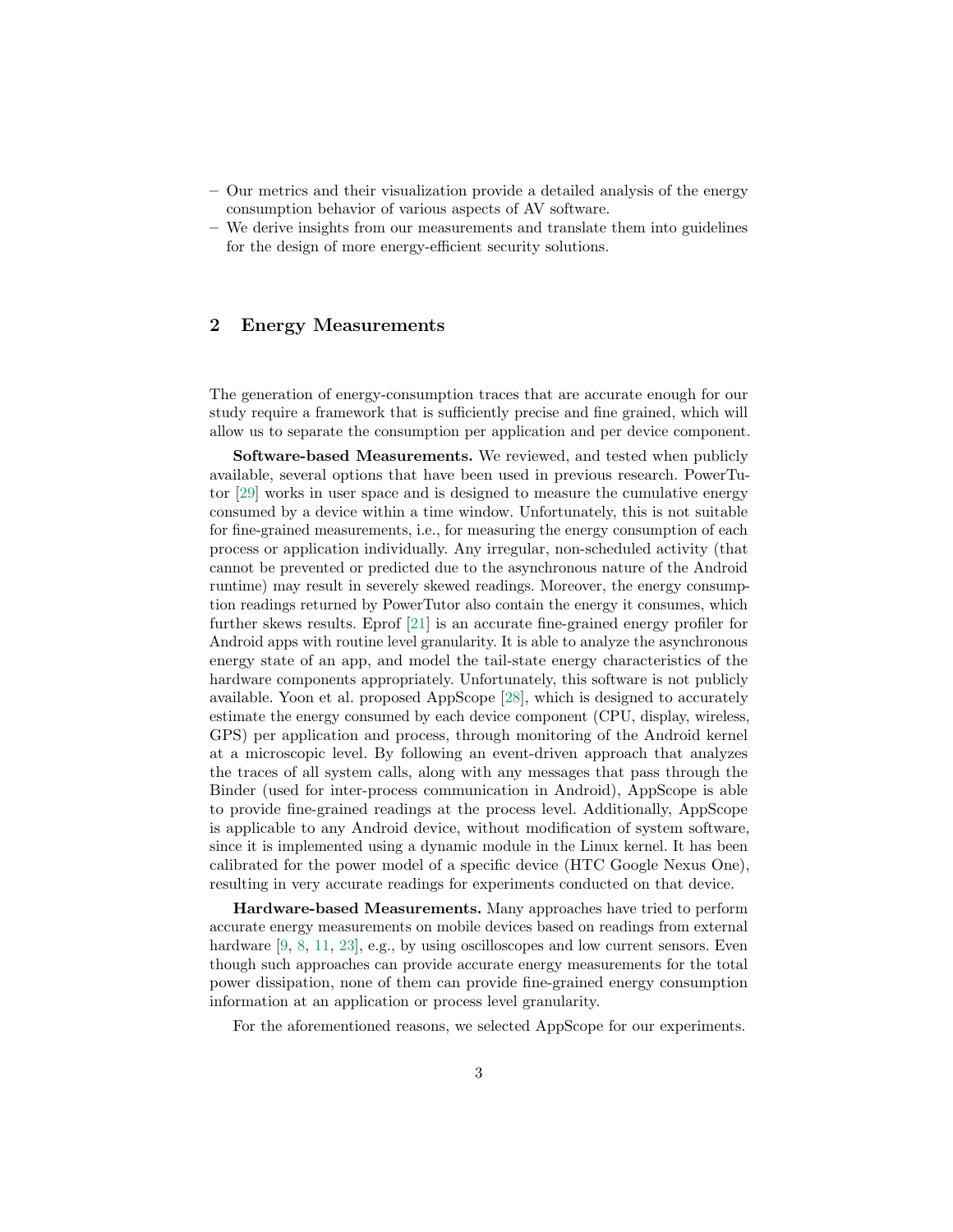## 3 Experimental Setup and Datasets

Measurement Environment. AppScope best supports HTC Google Nexus One, as it is calibrated based on the power model of this specific device. We prepared our device by first unlocking the boot-loader through a standard rooting procedure, and installing the AppScope kernel module. Moreover, we implemented a custom component that parses the AppScope logs and extracts the energy samples for a specific process or app. During our experiments, the device had no SIM plugged in and WiFi was disabled (unless stated otherwise).

Measurement Unit. The power readings produced by AppScope every second are in units of Watts. Since a Watt expresses energy per time unit (Joules per second), we transform these samples to energy samples with  $E(t) = P \cdot t$ . as the goal of our experiments is to compute the total energy consumption of specific apps. In the rest of the paper, we use the energy unit in milli-Joules (mJ) to express the energy consumption of an app.

Measurements Automation. We automate our measurements through user interface (UI) actions, using the MonkeyRunner [\[1\]](#page-18-1) API to produce specific actions (e.g., tapping on UI elements) on the device. We can perform actions such as installing-uninstalling an APK, rebooting the device, starting-stopping a scan. For this, we identify the main activity name of each AV and extract the package name of each malware, from their bytecode representation, obtained through reverse engineering using the apktool [\[3\]](#page-18-2).

Antivirus apps. We evaluate the 6 AVs listed in Table [1,](#page-3-0) which we obtained from the Google Play Store, on August 1st 2013. Most of the AVs are in the top ten list, with downloads ranging from 100K to 500M, and we denote their relative popularity within our selected set; as an exact number is not provided, but rather a range of downloads, two apps are tied for  $1<sup>st</sup>$  and two for  $4<sup>th</sup>$  place. The "Signature-based" column indicates whether the AV relies mainly on easily evaded hash- or package-name-based signatures for detecting malware. We provide more details on this aspect of the AVs in Section [4.2.](#page-5-0)

Even though some AVs offer in-the-cloud scanning (NQ and Sophos state it explicitly), our goal is to explore the energy consumption of the actual offline detection process. In addition, uploading times can significantly fluctuate depending on network conditions, causing non-negligible deviations on the usage and,

| Product                       |   |                           |          | Rank Downloads Updated Signature-based |
|-------------------------------|---|---------------------------|----------|----------------------------------------|
| AVG Antivirus Free $(2.12.3)$ |   | $100 - 500M$              | 05/03/13 |                                        |
| Symantec Norton Mobile (3.5)  |   | $10\text{--}50\mathrm{M}$ | 25/06/13 | $\times$                               |
| Dr. Web $(8.0)$               |   | $50 - 100M$               | 27/02/13 | $\times$                               |
| Avast Mobile $(2.0.4)$        |   | $100 - 500M$              | 09/05/13 | $\times$                               |
| Sophos Mobile (2.5.1009)      | 6 | $100 - 500K$              | 09/04/13 |                                        |
| $NQ$ Mobile $(6.8.6)$         |   | 10–50M                    | 21/05/13 | ×                                      |

<span id="page-3-0"></span>Table 1. List of AV products tested in our study. Rank refers to the respective rank among the tested AVs based on their downloads in Google Play.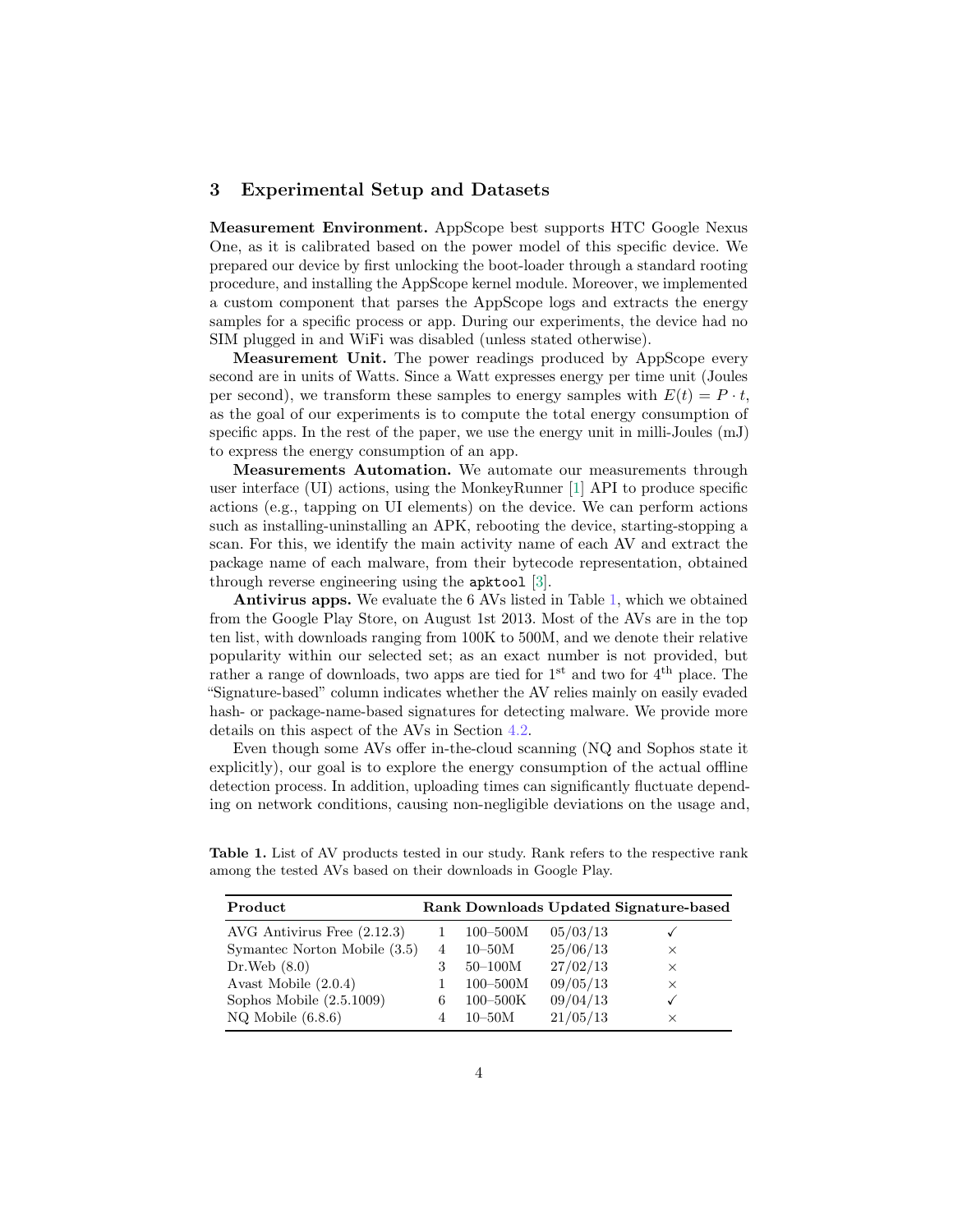thus, energy consumption of the wireless module. Last, we wanted to maintain the malware definitions stable for the duration of the experiments. Thus, we disabled Internet access to avoid updates, and selected AVs that also work in an offline mode. In Section [4.6](#page-12-0) we provide preliminary insights on the influence of WiFi connectivity as a concluding experiment. Given the complexity introduced by this variable, our results pave the way for further research.

Malware Dataset. We select a set of 250 malware samples, collected from the Contagio Mini Dump [\[4\]](#page-18-3) and the Android Malware Genome Project [\[2\]](#page-18-4). Note that, as the size of a malware sample may influence the overall energy consumption during the scanning process, we opt for a collection with a variety of sizes, ranging from 12.9KB to 24.2MB. The overall detection capability of each AV is reported in Table [2.](#page-6-0)

Goodware Dataset. We collected a benign set consisting of 250 apps from the Google Play Store. Specifically, we selected apps from the list of the most popular in the Google Play Store. The size of the apps ranges from 92.1KB to 40.2MB. Again, Table [2](#page-6-0) summarizes the overall detection outcome.

Device Setup. Based on our requirements and experimental parameters, we use the following device setup for our experiments:

- Snapshots. We removed unnecessary, pre-installed apps (e.g., Youtube) and created a backup of a clean state of the device (one with each AV installed), containing AppScope components for determining the energy consumption.
- $-$  Revert. After each malware sample is installed and scanned, we revert to the clean state and erase the SD card.
- Run. We repeat each test five times in a row, and calculate the average energy consumed per device component (e.g., CPU, display) and time taken.
- Luminosity. We set the display luminosity to a fixed amount.

Measurement Methodology. Malware can infect the device internal storage (e.g., via simple copy operation during installation) or the external SD card (e.g., via simple copy operation). The per-app isolation security model of Android is such that an app—including AVs—can only read certain portions of the filesystem, unless granted root privileges. Regardless of the permission, no AV can possibly perform dynamic analysis of (malicious) apps at runtime, as Android exposes no system-level auditing API at the app level. The SD card filesystem is universally readable. As a result, AVs are designed to look for malware using a combination of the following access modes. As explained in [\[15\]](#page-19-1), the On Demand mode scans the readable portions of the filesystem (internal or external), whereas in Upon Installation mode, the AV scans any APK being installed. Based on the these observations, we conduct two different experimental procedures, which we automate via MonkeyRunner:

- 1. Device (Internal): We install each APK individually and scan the app installed on the device's internal storage through two methods:
	- (a) On Demand. After installing an APK, we perform a full scan of the device.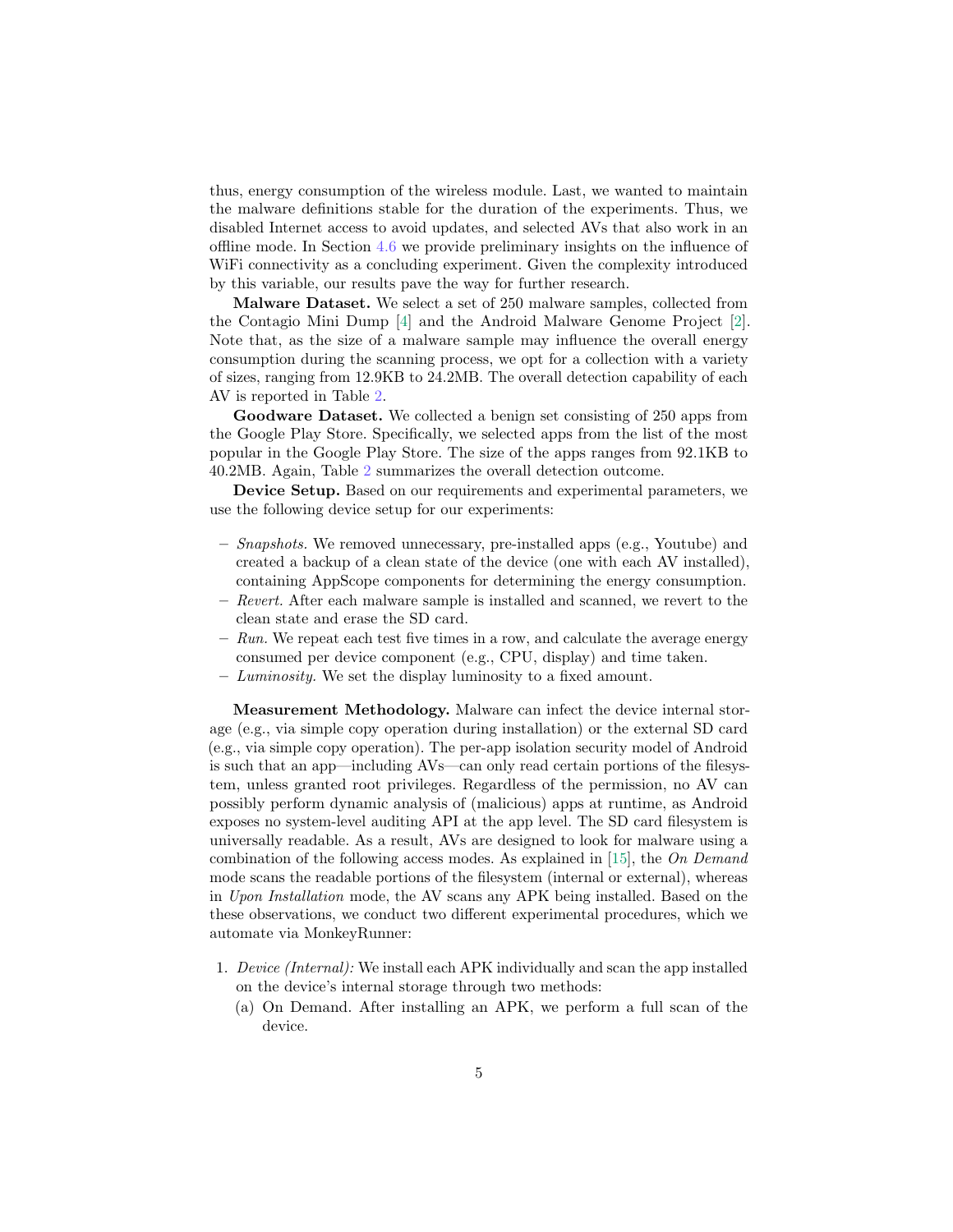- (b) Upon Installation. After installing an APK, the AV automatically scans the installed app (e.g., with a PACKAGE\_ADDED broadcast receiver).
- 2. SD Card (External): Copying (via adb push) all the APKs to the SD card, without installing them, and then scanning the entire SD card partition.

We extract the following data: (1) time taken to perform a scan, (2) energy consumed by the specific process for each device's component, and (3) whether or not the AV identified the malware or goodware correctly.

## 4 Experimental Results

We explored, with specific experiments, the relation between energy consumption and scan duration (Section [4.1\)](#page-5-1), detection outcome (Section [4.2\)](#page-5-0), on-demand or upon-installation scan (Section [4.3\)](#page-9-0), app size (Section [4.4\)](#page-9-1), use of display (Section [4.5\)](#page-11-0), and, preliminary, the usage of Internet connectivity (Section [4.6\)](#page-12-0).

## <span id="page-5-1"></span>4.1 Energy Consumption vs. Scan Duration

Once the scanning has completed, the AVs include a message in Android's logging system (which we fetch through logcat), enabling us to calculate the exact duration of the scan. Table [2](#page-6-0) shows the aggregated results for each AV, and reports the minimum and maximum scan duration for both goodware and malware. The scan duration coincides fairly accurately with the aggregate energy consumption, with a few exceptions; Norton has a comparatively small duration for the energy it consumes, while Dr. Web exhibits the opposite behavior with a relatively small consumption and a long duration.

We present the duration statistics for the "On Demand" scan and not the "Upon Installation". Whenever an app—during installation—is flagged as a threat, the AV produces feedback (i.e., a pop-up). This enables us to check at which point the AV has finished scanning the app, and calculate the duration. However, we can not extract the time for false negatives, because there is no feedback. One could count the number of seconds for which AppScope returns an energy consumption reading since the installation. This, however, only allows readings at a granularity of seconds, which can introduce significant error in these experiments. For example, if a scan lasts 3.1 seconds, we would retrieve readings for 4 seconds from AppScope, and calculate a significantly skewed energy consumption rate. As such, despite the "On Demand" scan lasting significantly longer than the "Upon Installation", it is useful for comparing the AVs in terms of time performance.

#### <span id="page-5-0"></span>4.2 Energy Consumption vs. Detection Outcome

Malware. We explored the relation between energy consumption and the detection outcome. Our experiments show that there is not a restricting correlation between the two, as can be seen in Figure  $1(a)$ . For example, while AVG is the most energy-efficient and also achieves the lowest detection rate, we find that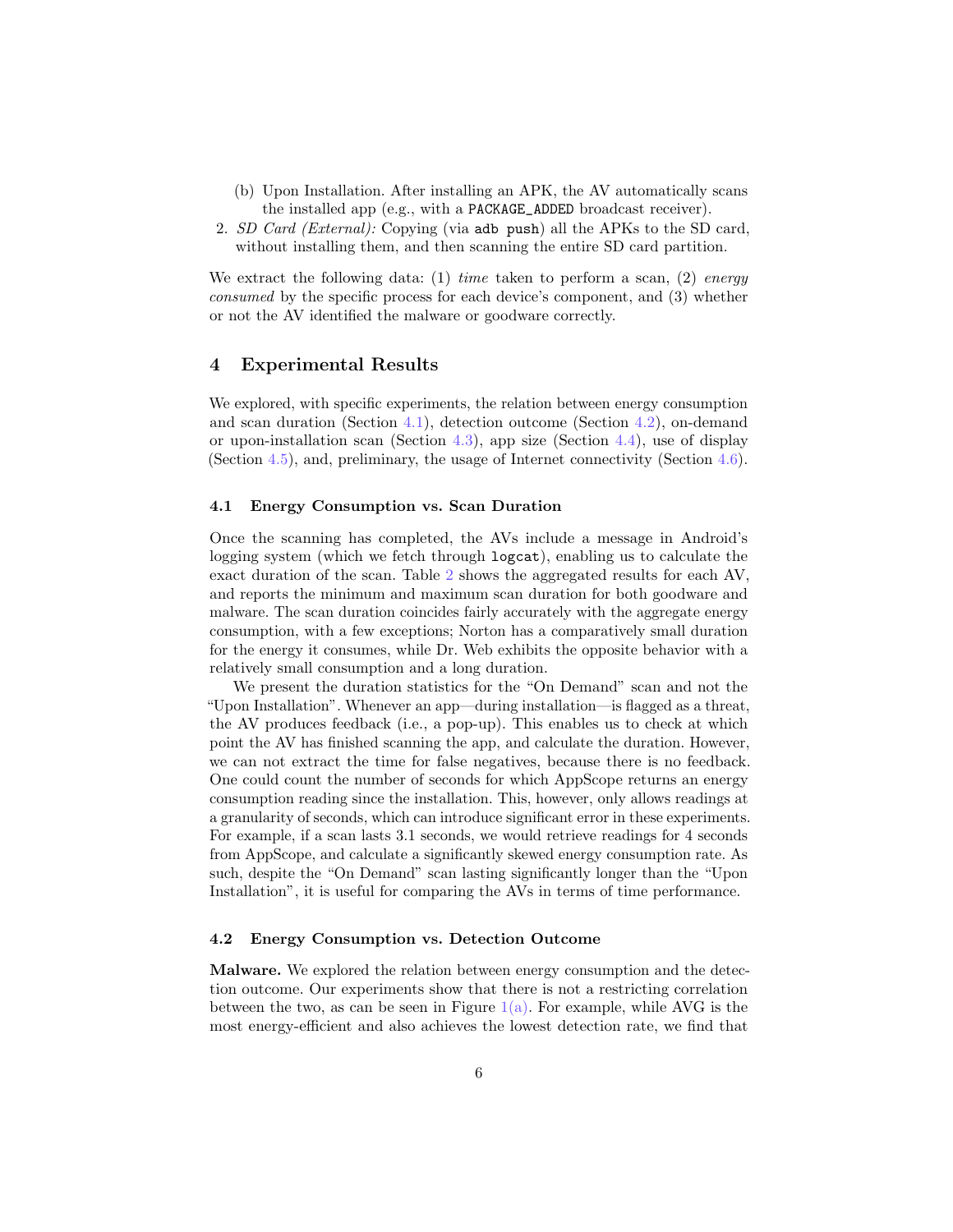<span id="page-6-0"></span>Table 2. Detection outcome for all scanning modes, and duration of the "On Demand" scan (Section [4.1\)](#page-5-1). The "Correct" and "Error" columns refer to correct and erroneous labelling by the AV for the apps being scanned. The "Energy Penalty" expresses the percentage of energy wasted due to the AV misclassifying a malicious app as benign.

| AV            |                     |      |                     |         | Detection Rate [%] Energy Penalty [%] | Scan duration [sec] |                           |                                       |           |
|---------------|---------------------|------|---------------------|---------|---------------------------------------|---------------------|---------------------------|---------------------------------------|-----------|
|               | Goodware<br>Malware |      | Malware             | Malware |                                       | Goodware            |                           |                                       |           |
|               |                     |      | Device SD Device SD |         |                                       |                     |                           | Correct (Error) Correct (Error)       |           |
| <b>Norton</b> | 98.8                | 98.8 | 4.8                 | (0.0)   | $+20.00$                              |                     | $22-28$ $(22-28)$ $23-31$ |                                       | $(23-28)$ |
| Avast         | 98.0                | 98.0 | 0.0                 | 0.0     | $+6.500$                              |                     | $30-34$ $(33-36)$ $23-38$ |                                       |           |
| Sophos        | 97.2                | 97.2 | 0.0                 | 0.0     | $+1,023$                              |                     | $18-38$ $(18-24)$ $11-27$ |                                       |           |
| Dr. Web       | 96.4                | 96.0 | 1.2.                | 1.2     | $+31.40$                              |                     |                           | $30-107$ $(30-43)$ $30-169$ $(33-80)$ |           |
| NQ.           | 95.2                | 95.6 | 0.0                 | 0.0     | $+49.00$                              | $26 - 50$           | $(23-53)$ 25-54           |                                       |           |
| AVG           | 94.8                | 72.0 | 0.0                 | 0.0     | $-73.90$                              | $9 - 13$            | $(10-13)$ 9-13            |                                       |           |

the most effective AV engine in terms of detecting malicious apps (Norton) is also highly efficient in terms of energy consumption. Specifically, while achieving a 98.8% detection rate, it consumes 46.2%–65% less energy than three of the other AVs. Thus, our findings show that security vendors have the potential to create AVs that achieve high detection rates, while maintaining reasonable energy consumption profiles. Sophos exhibits the highest consumption of all, consuming 22.2% more energy than Avast that has the second highest consumption. Compared to the remaining apps, Sophos consumes 53.8% more than NQ, 185% more than Norton, 215% more than Dr. Web, and over 326% more than AVG that is the most efficient.

Signature-based heuristics. As the type of heuristics employed by an AV can impact certain aspects of its energy consumption, we run the following experiment for identifying the AVs that rely heavily on signatures that detect specific package names or hash values. We altered the package name (and thus the file hash) of the malware samples using an automated process built on apktool, and repeat the scans for all the AVs. Sophos failed to detect a single sample, indicating that the effectiveness of its detection engine relies significantly on signatures that can be trivially evaded, all the while exhibiting the highest energy consumption out of all the AVs. AVG is also severely impacted, detecting only 30.2% of the malware samples. As can be seen in Table [1](#page-3-0) the remaining AVs were not impacted, and achieved the same detection rate as before.

Note that there are several ways to evade signatures and, in general, to stress test the obfuscation resilience of AVs, as demonstrated in previous work [\[30,](#page-19-13) [22\]](#page-19-14). This specific point falls out of the scope of our paper, as our goal was to explore the correlation, if any, between signatures sophistication and energy consumption.

Goodware. The majority of apps installed by users are benign. As such, a significant aspect of the energy consumption of AVs is how they handle such apps. When scanning an app, if one of the heuristics is triggered, the AV can flag the app as malicious and save energy by not executing the remaining heuristics.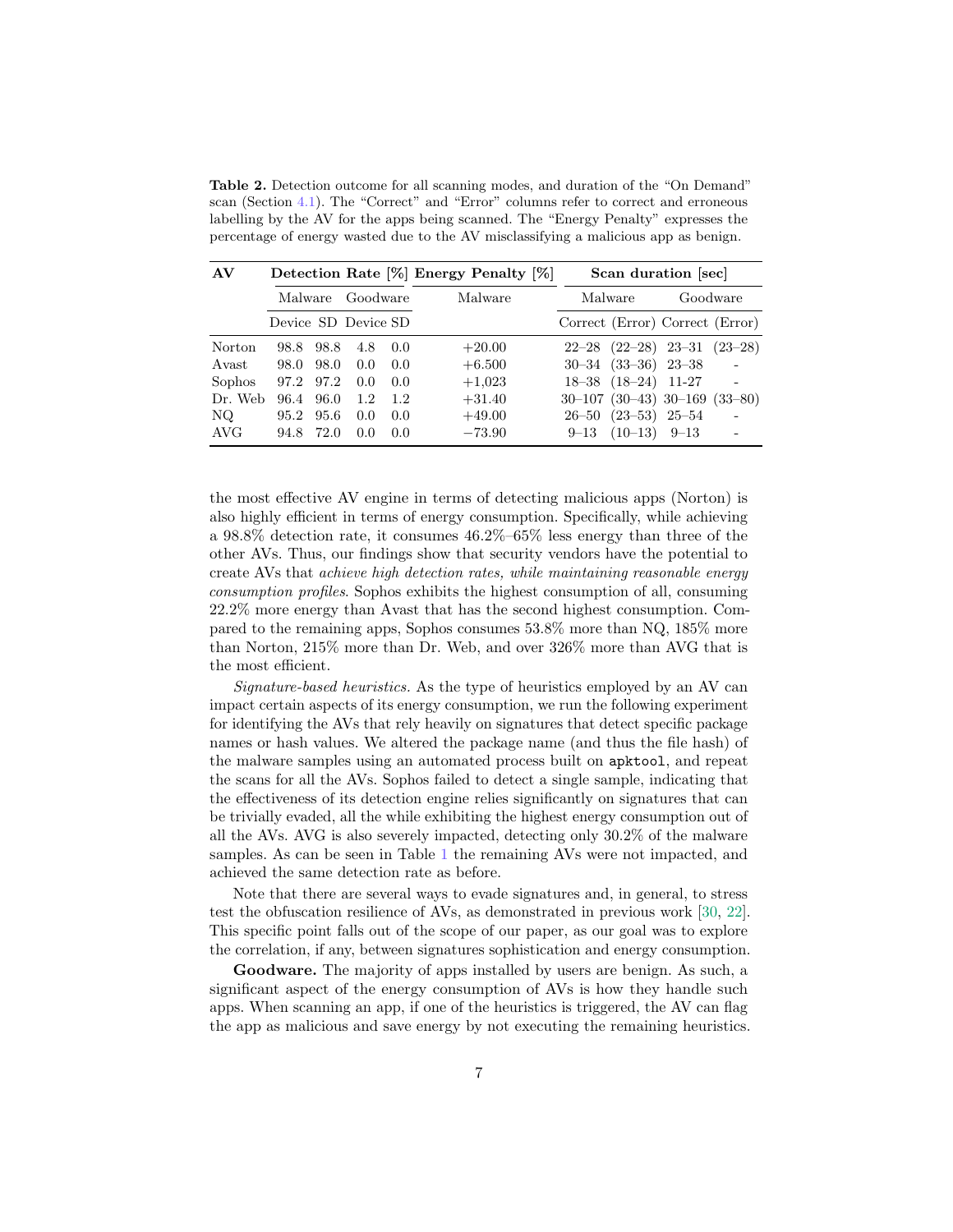<span id="page-7-1"></span><span id="page-7-0"></span>

<span id="page-7-3"></span><span id="page-7-2"></span>Fig. 1. Aggregate energy consumption by CPU during the "Upon Installation" and "On Demand" scan (Section [4.2\)](#page-5-0).

On the other hand, when scanning a benign app, no heuristics will be triggered (unless there is a false positive), resulting in all of them being executed, which will also result in a higher energy consumption.

Figures  $1(a)$  and  $1(b)$  show the results for the CPU energy consumption for both app collections during the "Upon Installation" scanning. Our results demonstrate that most AV engines exhibit this behavior, apart from AVG where the energy consumption is approximately the same for malware and benign apps. Dr. Web presents the largest increase, with 8 times more energy consumed when scanning goodware. The higher average consumption for the 3 falsely detected apps, compared to the other benign apps, is in part due to their large size which affects the scanning process of Dr. Web as we discuss later on (we found that when scanning apps of comparable size, benign ones tend to have a higher consumption).

NQ, Sophos and Avast consume 64%–169% more energy for goodware. Norton is the most efficient with a 12.9% increase, which may be correlated to the high false positive rate: in an effort to maintain a low energy consumption, they may employ a more "superficial" heuristic that is prone to false positives.

Application Whitelisting. We explore whether any of the AVs employ whitelisting for popular apps (i.e., if really popular apps are matched against a simple signature and are not scanned in depth). We select the 10 most popular apps (e.g., Instagram, WhatsApp) and repeat the previous experiments. Results are in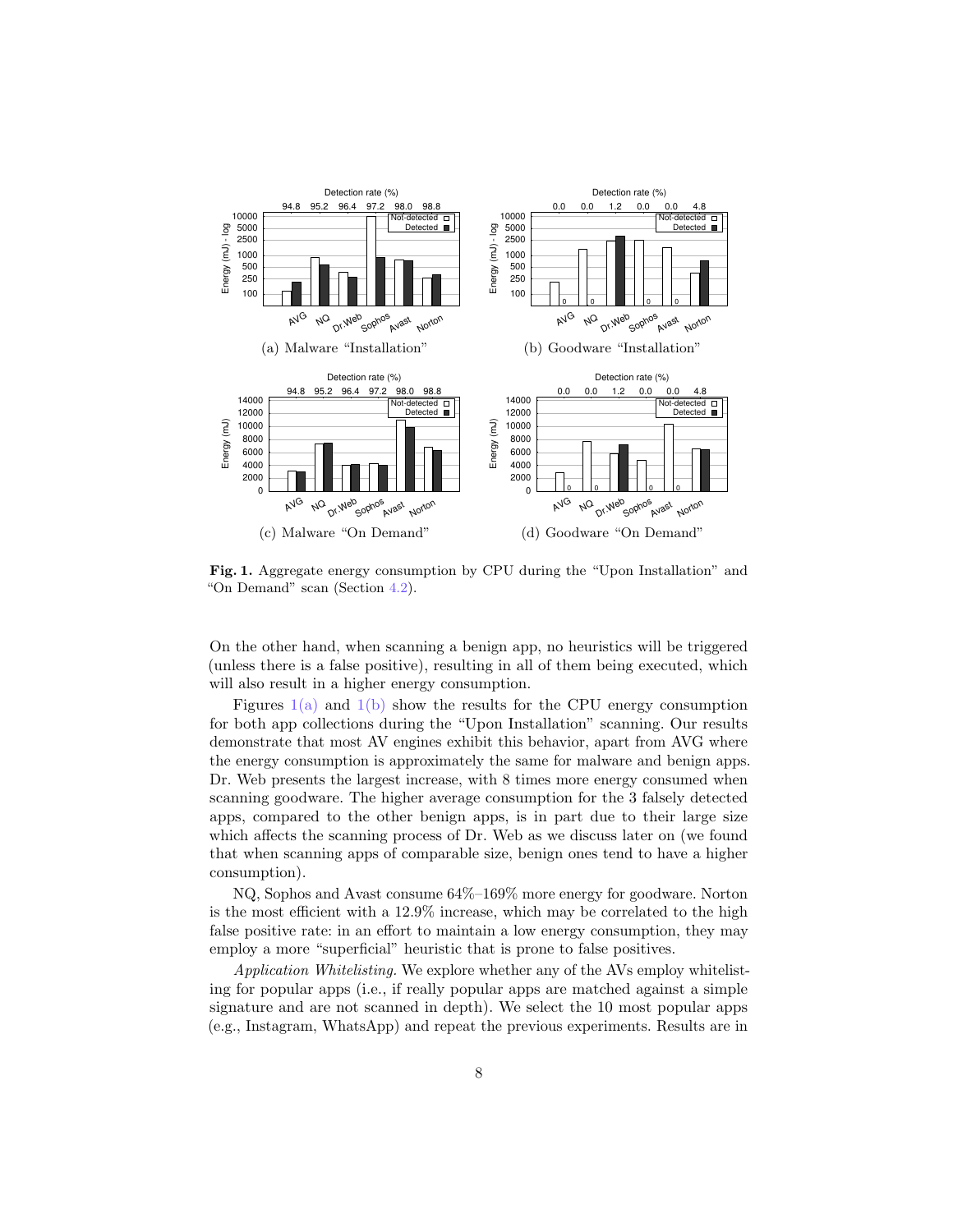|                         |                    | Energy Consumption (mJ) |  |                        |       |                      |       |
|-------------------------|--------------------|-------------------------|--|------------------------|-------|----------------------|-------|
| Sample                  | <b>Size</b>        | Sophos AVG              |  | NQ.                    |       | Avast Dr. Web Norton |       |
| thespyja                | 15.5 KB            | 9,748.3 102.4 612.9     |  |                        | 202.1 | 314.3                | 111.9 |
| vending.sectool.v1      | 96.37 KB           | 9,676.1 196.4           |  | 543.2                  | 580.8 | 87.9                 | 254.8 |
| androiddefender         | $1.5\;\mathrm{MB}$ | 9,834.5 184.4           |  | 895.9                  | 568.4 | 384.7                | 211.3 |
| carrierig.trial         | $1.69$ MB          | 9,825.4 96.6            |  | 717.9                  | 894.1 | 585.6                | 253.2 |
| dropbox.android         | 3.03 MB            | 12,410.2 232.3          |  | 787.5                  | 738.1 | 580.7                | 468.7 |
| apps.DWBeta             | 4.28 MB            | 9,838.2 298.1           |  | 580.5                  | 664.2 | 363.3                | 573.9 |
| appgame7.candystar      | 5.76 MB            | 9,942.3                 |  | 99.2 2, 182.5 1, 540.4 |       | 779.4                | 520.7 |
| not detected — detected |                    |                         |  |                        |       |                      |       |

<span id="page-8-0"></span>Table 3. Detection outcome and energy consumption of the seven malicious apps not detected by Sophos (Section [4.2\)](#page-5-0).

line with our previous measurements for each AV, with the app sizes once again affecting the energy consumption for certain AVs. There were no instances of an app being processed in a significantly faster manner or consuming less energy, indicating the lack of some form of whitelisting.

False Classification. We calculate the penalty, in terms of "wasted" energy consumption, that occurs when the AV misclassifies a malicious app as benign. As can be seen in Table [2,](#page-6-0) AVG is the only AV engine to actually benefit in terms of energy consumption when failing to detect a malicious app, with a 73.9% decrease in consumption. While consuming more energy is, obviously, a negligible side-effect of a malicious app going undetected, in our case it serves as a potential indicator of instances where an AV exhibits strange behavior.

Indeed, one can see that Sophos exhibits a strange behavior and has the largest increase with 1023.8% compared to the malware samples that are detected, and has a consumption 4–6 times larger than when scanning benign apps. As shown in Table [3,](#page-8-0) all of the malware samples have a significant impact on Sophos in terms of the amount of energy consumed when scanning them. We also explore the effect of those seven malicious apps on the other AV engines. Although 3 samples are not detected by any of the AVs, 2 of them were detected by all but Sophos. None, however, present the same effect on all of the remaining AVs. While some result in higher consumption than the average for the specific AV, they do not present a consistent effect on all AVs. This indicates that this is most likely caused by the internal implementation of Sophos, and not the malware employing detection or analysis evasions technique.

Regarding the undetected samples, we found that dropbox.android and thespyja remain undetected by several AV engines, as shown by popular online scanning services. Indeed, dropbox.android was detected by only one AV engine (out of 52 in VirusTotal, and 7 in AndroTotal [\[15\]](#page-19-1)), while thespyja was detected by 11 (∼21%) in VirusTotal and 2 (∼28%) in AndroTotal, which are still quite low. This could be attributed to AVs intentionally not labelling a sample as a threat after some time. However, in the case of the third sample (androiddefender),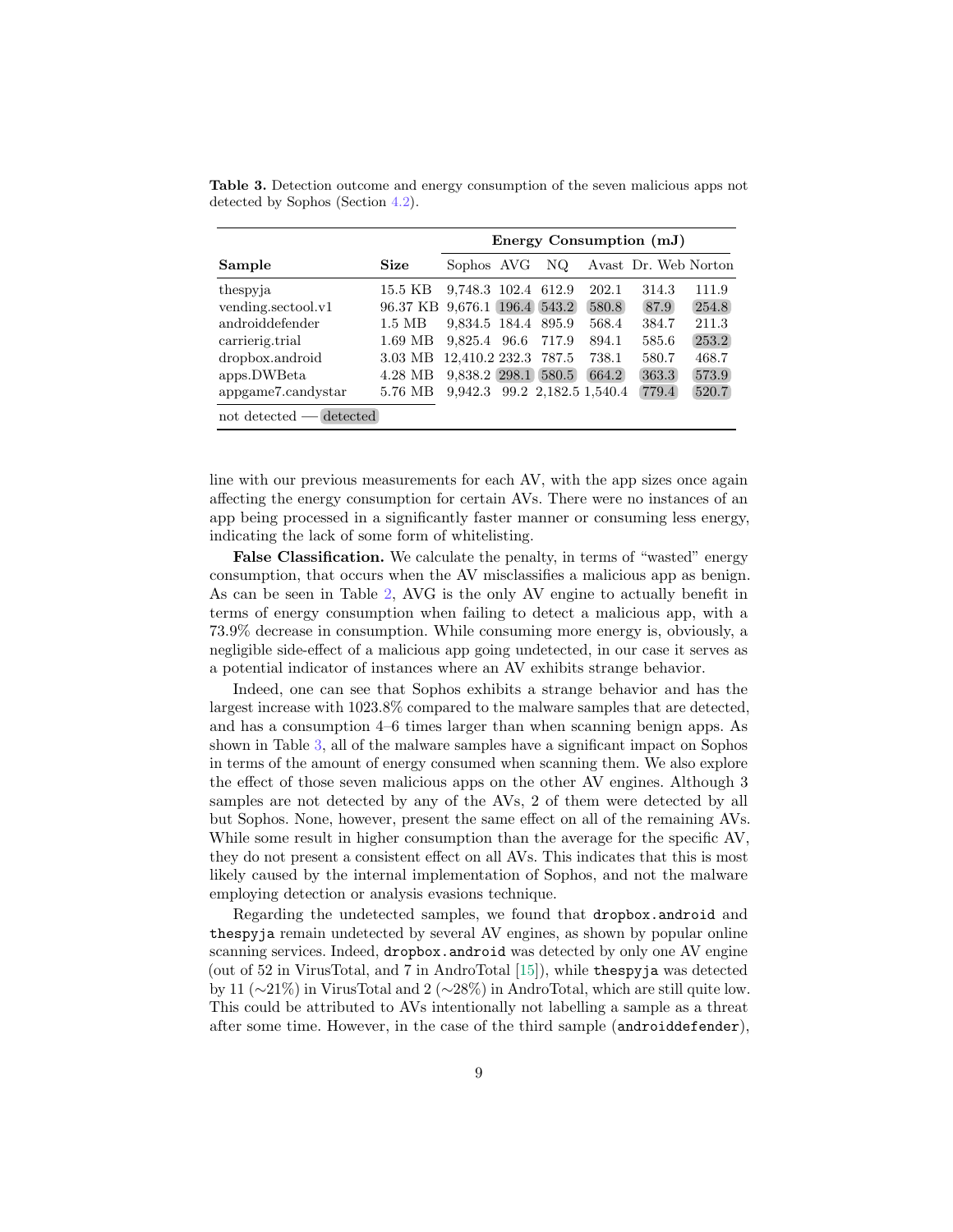VirusTotal and AndroTotal report detection by 61.5 and 85.7% of the AVs respectively.

To gain a better understanding of the behavior of thespyja, which has a size of merely 15.5 KB and is characterized as Spyware, we reverse engineer the app. We first obtain the Java bytecode using apktool and then get the actual source code (Java files) using  $\text{dex2}\text{jar}$  [\[5\]](#page-18-5) and JD-GUI [\[6\]](#page-18-6). The source code is constituted by only two Java files, one Android Activity file and a graphical layout file. By inspecting the code of the activity file we found that the app's logic is simplistic. It opens a web view and transfers the user to a web page. Evidently any malicious action occurs when the user visits the page. The app does not contain any other functionality and only requires the INTERNET permission.

#### <span id="page-9-0"></span>4.3 Upon Installation vs. On Demand Detection

Figures  $1(c)$  and  $1(d)$  show the average energy consumed by the CPU for each AV when scanning the whole device "On Demand". As expected, the "Upon Installation" method consumes less energy than the "On Demand" method as it only scans the app being installed and not the entire device. Sophos exhibits the smallest increase for the "On Demand" consuming 4.5 times more energy for malware and 2 times more for benign apps. Norton has the largest increase, with a 20 times larger consumption for malware and 18 for goodware. The remaining AVs have an increased energy consumption by 12–14 times for malware and 3–6 for benign apps. AVG and Sophos remain fairly consistent, with the energy consumption being the same whether an app is malicious or benign, for both the "On Demand" and "Upon Installation" scanning modes. This can be attributed to our finding that both AVs rely heavily on hash-based signatures for detection. Overall, the "On Demand" scan proves to be a very expensive activity in terms of energy consumption, even when not taking into account the energy consumption from the device's display.

#### <span id="page-9-1"></span>4.4 Size Does Matter

The app's size may affect the energy consumption of the AV, depending on the type of heuristics employed. One would expect larger apps to result in longer scans and increased consumption. However, as our experiments show, that is not always the case. Figure [2](#page-10-0) plots the aggregate energy consumed by each AV, and the size of the scanned app. Dr. Web clearly exhibits a strong correlation between the two, and Avast mostly for benign apps. For the remaining AVs size does not seem to be a dominating factor. The lack of correlation may be attributed to fingerprinting techniques that create a compact signature without processing the entire file, or may leverage some indexing technique to speed up matching. Sophos presents no correlation at all, as there are three clusters of consumption, which remain consistent regardless of app size. The three clusters of consumption suggest three sets of heuristics and termination of the scan upon detection by a set of heuristics.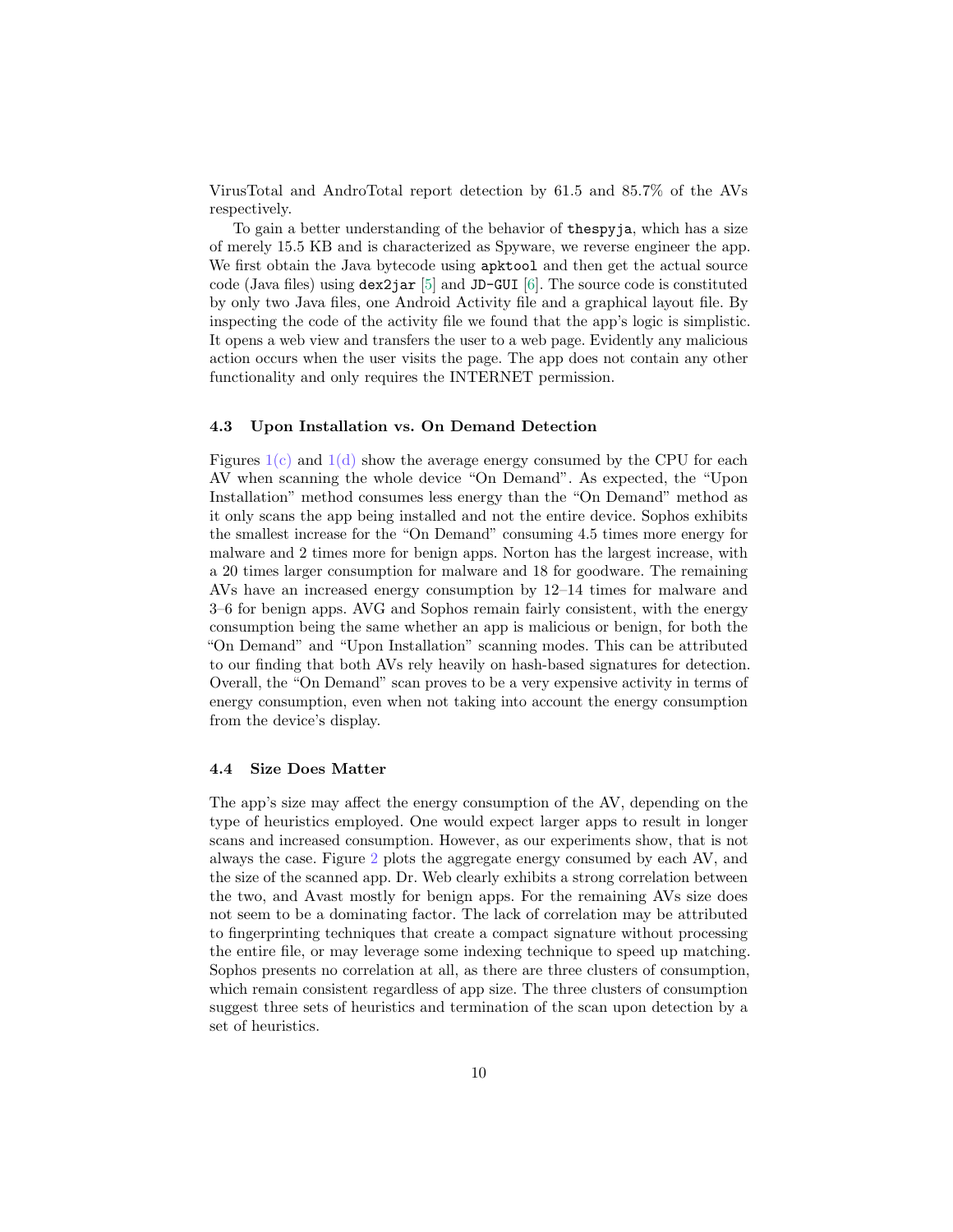

<span id="page-10-0"></span>Fig. 2. Size and aggregate energy consumption for "Upon Installation" scan (Section [4.4\)](#page-9-1).

To verify our analysis, we also calculate the Pearson's correlation coefficient, a value between [-1, 1], between app size and energy consumption; 1 denotes perfect linear correlation between two variables, 0 denotes no correlation and -1 shows total negative correlation. Table [4](#page-11-1) shows that for Dr. Web we have a correlation value of over 0.7 for both benign and malicious apps verifying our previous observations. Avast also demonstrates a strong correlation for benign apps but not for malicious ones. Furthermore, Sophos presents almost no correlation with 0.012 for benign apps and 0.098 for malware. Norton is the only AV to exhibit a higher correlation for the malicious apps compared to the benign, suggesting extensive heuristics that analyze the app, justifying its high detection rate. Interestingly, the two AVs with the lowest correlation between size and consumption, namely AVG and Sophos, are also the two apps that rely heavily on package name or hash-based signatures for detection.

To further explore the correlation, we plot the duration of the "On Demand" scan for Dr. Web, correlated to the app's size in Figure [3.](#page-11-2) While it is evident that the size has an impact on the scan's duration, it is not the only factor. Whereas in the case of malware the duration is fairly comparable for samples of a similar size (apart from a few exceptions), things are more complicated for benign apps, with large fluctuations for almost identical sizes. In one case, an app with a  $0.3\%$ increase in size from the previous app, presents a 150% increase in duration.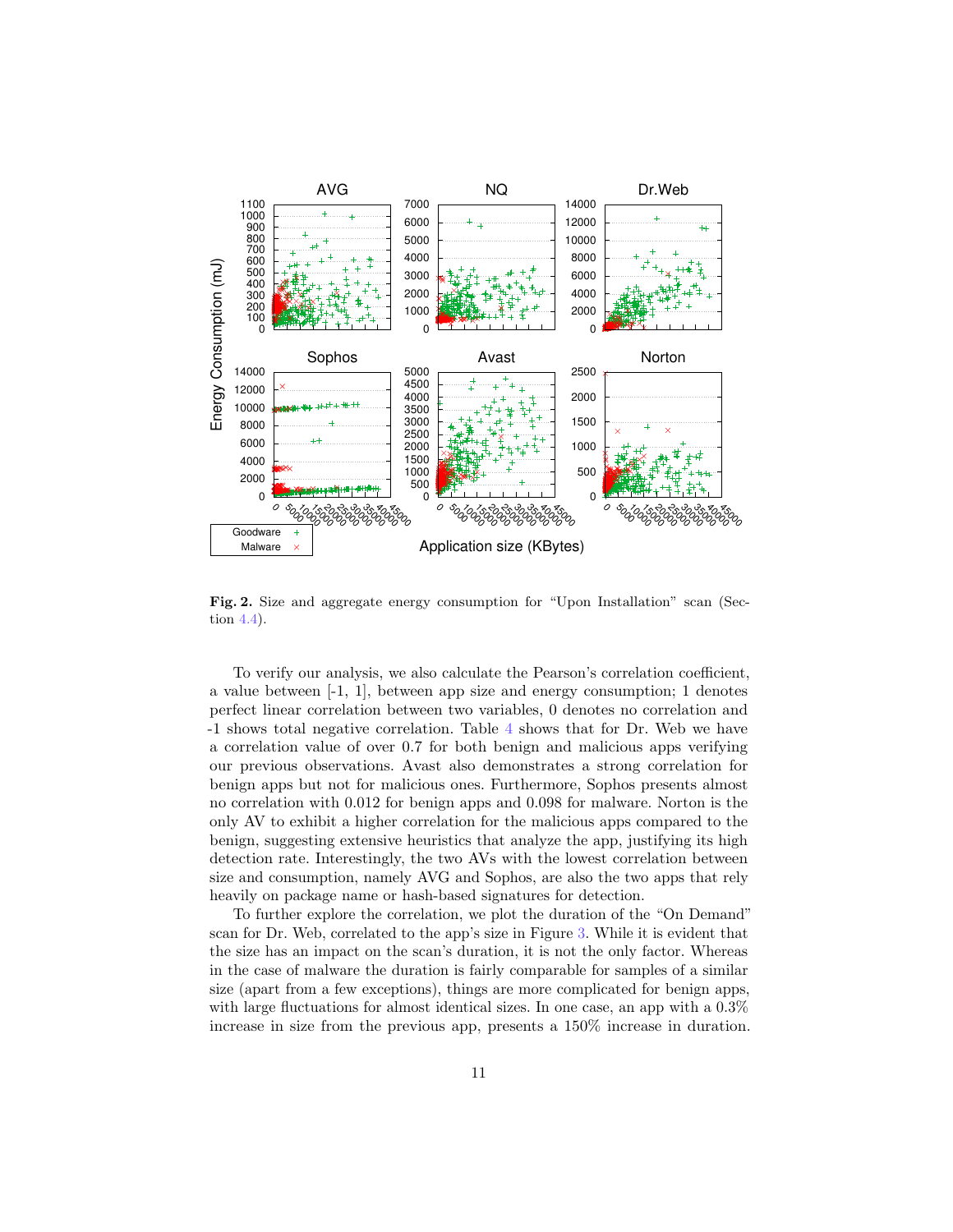| <b>Antivirus</b> | <b>Pearson's Correlation Coefficient</b> |         |  |  |  |  |  |
|------------------|------------------------------------------|---------|--|--|--|--|--|
|                  | Goodware                                 | Malware |  |  |  |  |  |
| AVG              | 0.402                                    | 0.349   |  |  |  |  |  |
| NQ.              | 0.420                                    | 0.085   |  |  |  |  |  |
| Dr.Web           | 0.793                                    | 0.721   |  |  |  |  |  |
| Sophos           | 0.012                                    | 0.098   |  |  |  |  |  |
| Avast            | 0.673                                    | 0.493   |  |  |  |  |  |
| Norton           | 0.402                                    | 0.510   |  |  |  |  |  |

<span id="page-11-1"></span>Table 4. Correlation between energy consumption and size (Section [4.4\)](#page-9-1).



<span id="page-11-2"></span>Fig. 3. Duration of the scan vs. size of the app for Dr. Web (Section [4.4\)](#page-9-1).

Thus, the scanning process can be greatly influenced by the internals of each app and the type of code and system calls included.

#### <span id="page-11-0"></span>4.5 Display vs. CPU Energy Consumption

The energy consumption of a display is not determined only by the choice of colors. It is also heavily influenced by the amount of text, animations, and the general design of the layout. We found that while some of the AVs we tested adopt a darker design which consumes less energy [\[10\]](#page-19-15), they consume more energy than others that use white but follow a more minimalistic design. We were not able to collect information about the energy consumption of the display for NQ, as AppScope is not able to collect that information for the specific app, due to a bug of the app.

Figure  $4(a)$  shows the average energy consumption per second for the display. Results exhibit a significant disparity between certain AVs. Specifically, Dr. Web is the least efficient, consuming 25.4% more energy than AVG that is the most efficient. The app's energy consumption behavior is completely different for the CPU and display, as Dr. Web was the second most efficient for the CPU experiments, while AVG was the second least effective. Figure  $4(b)$  shows the aggregate consumption of the CPU and display. The apps' consumption is heavily dominated by the display, with the CPU accounting for 11.9%–33.3% of the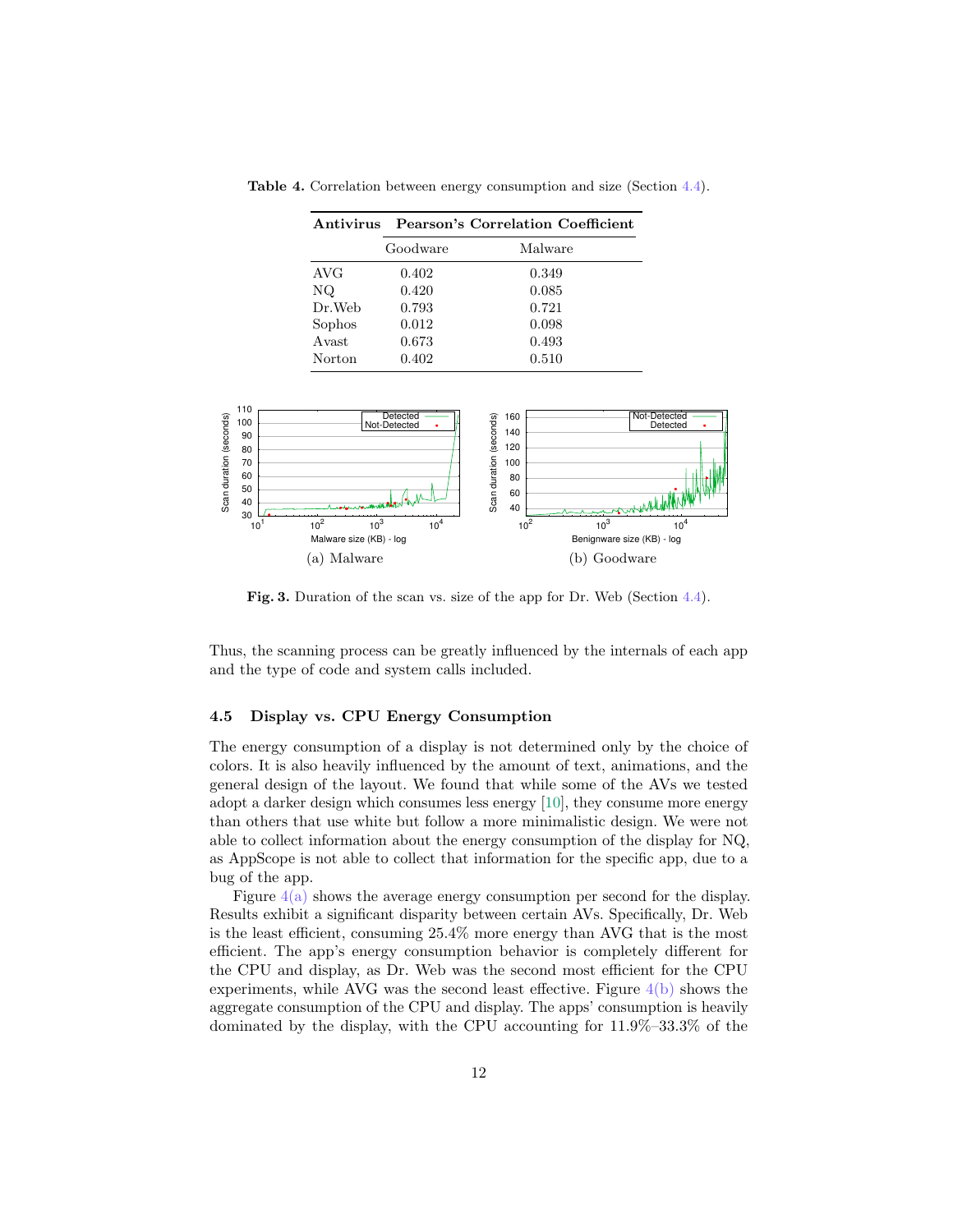<span id="page-12-1"></span>

<span id="page-12-2"></span>Fig. 4. Average energy consumed per second during "On Demand" scan (Section [4.5\)](#page-11-0).

overall consumption, leaving room for significant improvement. The aggregate energy consumption during the "On Demand" scan by Dr. Web is 5 times larger than AVG. This is due to both the scan duration being comparatively much longer, as well as specific design aspects of the Dr. Web app that we describe in Section [5.](#page-13-0)

Note that during "Upon Installation" scans, the AV runs in the background, and does not use the display. Consequently, the contribution of the AV to the display energy consumption is dominated by the foreground app, not by the on-screen notifications—visualized only in cases of detected malware. Thus, we measured the energy consumption for the "On Demand" scan only, which keeps the AV's view in the foreground, and provides a better baseline for comparison.

Impact on Battery Life. We calculate the effect of an "On Demand" scan (CPU and display) on the battery life for each AV, i.e., what percentage of the battery is consumed by a single scan. We calculate a lower bound based on the value for the specific battery (the value will be higher for older batteries with decreased duration). Dr Web presented the largest impact by consuming 0.19% of the total capacity of the battery, whereas AVG has the smallest impact with 0.05%. The remaining AVs consume 0.10–0.18% of the battery's energy.

#### <span id="page-12-0"></span>4.6 Internet Connectivity (WiFi)

We conducted a preliminary experiment to investigate the impact of Internet connectivity during the "Upon Installation" scans of the 250 malicious samples. Even though such a study needs a large number of runs to eliminate any discrepancies in the energy consumption readings due to unpredictable external factors (e.g., network load, uploading times), our goal was to test whether the detection rates were affected, and to provide an estimation of the consumption. Our experiments reveal some interesting results.

Detection Rate. Given the availability of cloud-based scanning, we expected much higher detection rates. However, that was not the case. Specifically, we turned on the WiFi antenna, which triggered a signature update for Dr. Web, Sophos, Norton and AVG (experiment conducted late May 2014). Even though we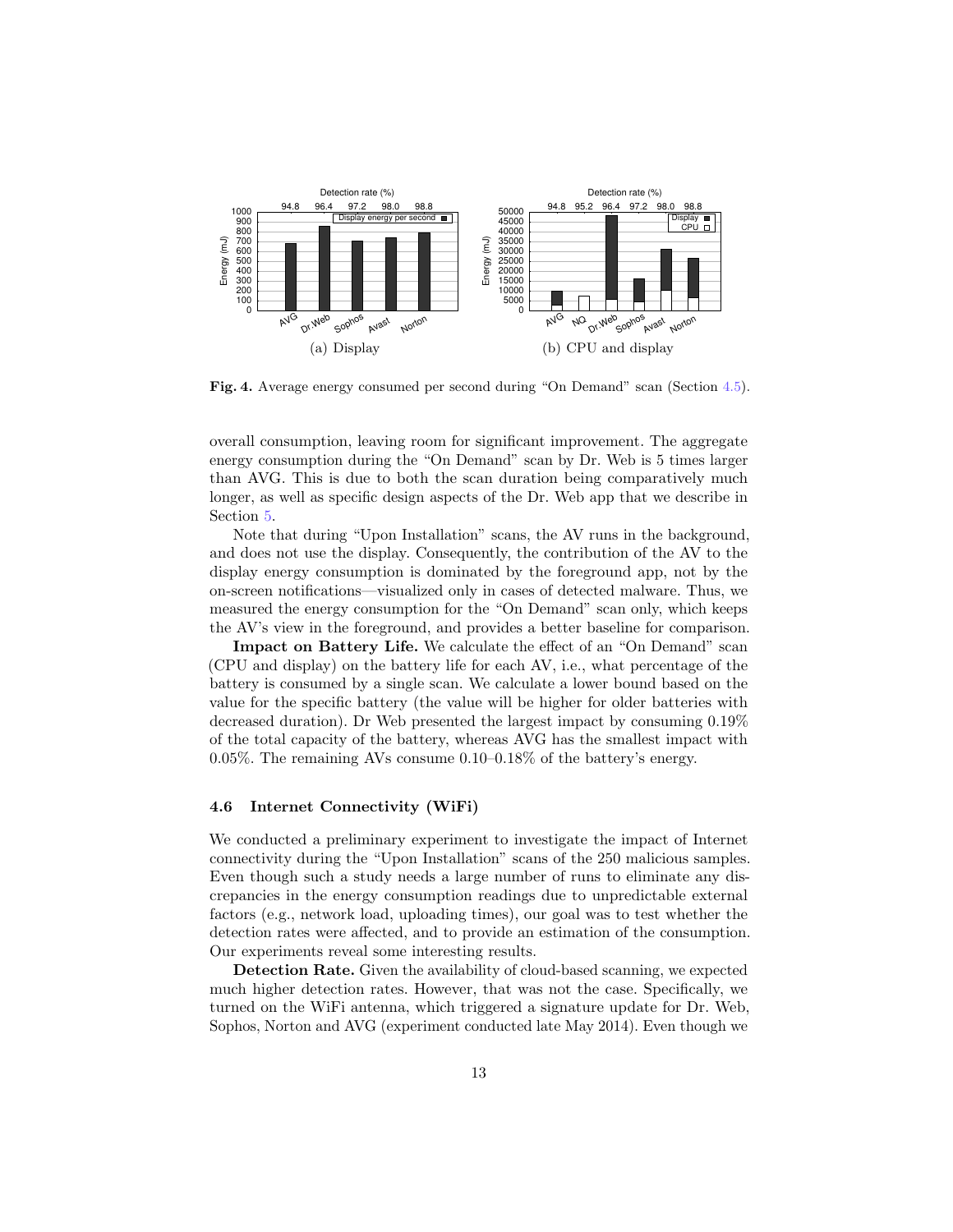<span id="page-13-1"></span>

Fig. 5. Aggregate energy consumed by CPU, WiFi and display for malware detected "Upon Installation" (Section [4.6\)](#page-12-0).

recorded slight improvements in Sophos  $(+2.4\%)$  and Norton  $(+0.4\%)$ , still none of the AVs was able to reach 100% detection rate, verifying previous results [\[18\]](#page-19-16). After this upgrade, we recorded no further increase, neither due to subsequent upgrades, nor in-the-cloud scanners.

Energy Consumption. Figure [5](#page-13-1) shows the average consumption per component for "Upon Installation" scans, calculated only for the malware samples for which each AV used the network. The display's energy consumption is from the pop-up informing the users of the detected threat. Dr.Web uses the Android notification system and, thus, presents no consumption for the display. Our results show that the energy consumption for the WiFi component is always smaller than the other components. There is also significant deviation between the WiFi energy consumption of each AV. Norton has the highest consumption, being 79% higher than that of Sophos. As further motivated in Section [6,](#page-15-0) these findings support our initial decision of conducting our measurements offline, and to postpone an in-depth exploration of WiFi connectivity for future research.

## <span id="page-13-0"></span>5 Efficiency Guidelines

Here we present a series of guidelines for designing more energy-efficient AVs, based on the insights from our results. Most AVs adopt some of the techniques we propose, indicating that efficient power consumption is an important and relevant aspect of their design. All of them, however, could significantly improve their power consumption behavior by following the guidelines we propose.

## 5.1 Detection Heuristics & Behavior

Our experimental findings negate concerns of a strong correlation between security and efficiency. Norton had the highest detection rate, yet was quite efficient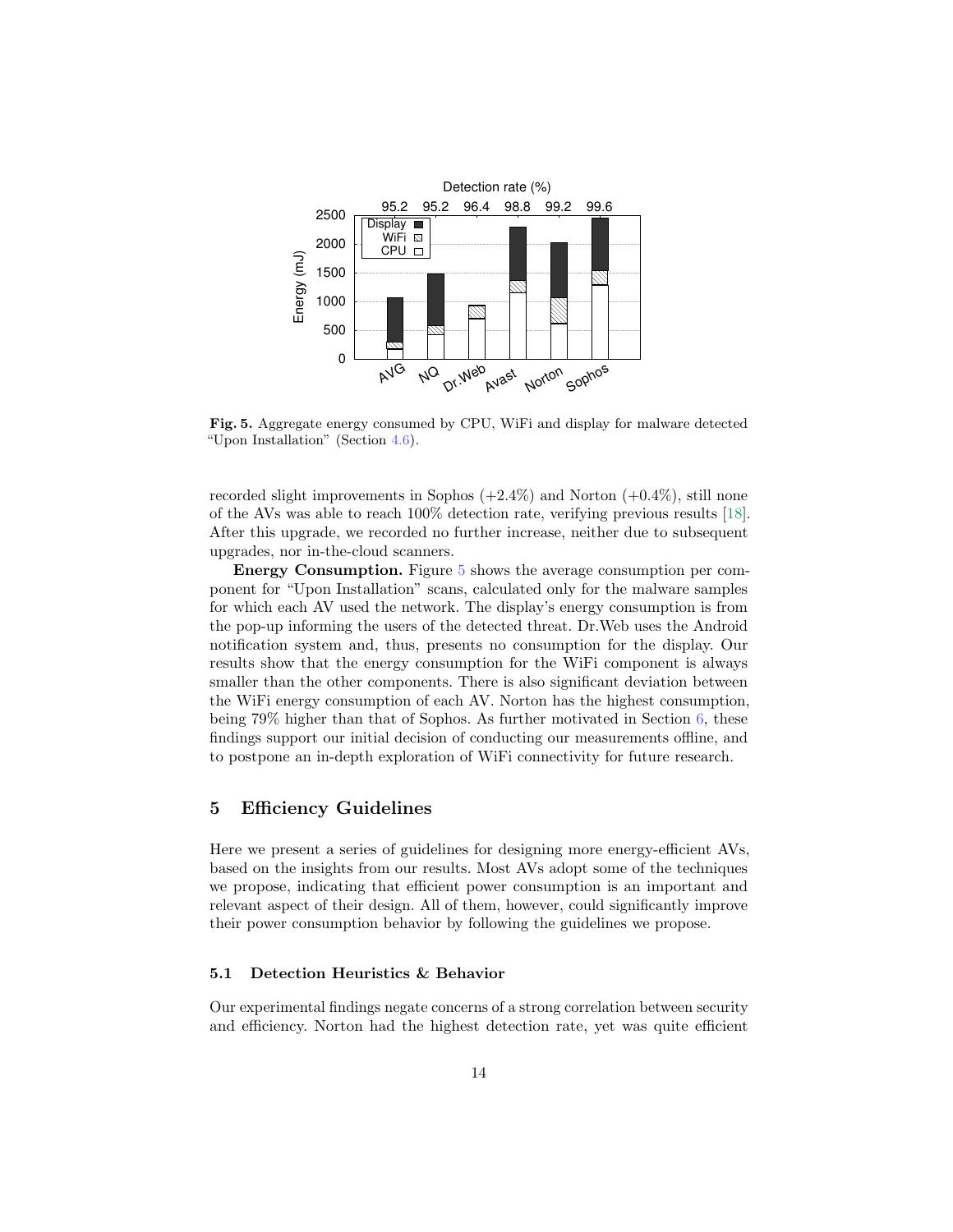<span id="page-14-1"></span>Table 5. Visual characteristics of each AV (sorted in descending order of consumption).

| Antivirus | <b>Colors</b>                  | Design  |                | Text Animation |
|-----------|--------------------------------|---------|----------------|----------------|
| AVG       | White                          | Minimal | Scarce         | $\times$       |
| Sophos    | White                          |         | Minimal Scarce | $\times$       |
| $A$ vast  | Grey/Orange Normal Substantial |         |                | √              |
| Norton    | Dark/Blue Normal Substantial   |         |                | √              |
| Dr. Web   | Green/Orange Heavy Excessive   |         |                |                |

in terms of energy consumption. We suggest the adoption of the following optimizations for further reducing the power consumption of the scanning process:

- $-$  Early termination: Norton and AVG consume essentially the same energy for detected malware and undetected benign apps, suggesting that all the heuristics are executed in both cases instead of stopping after a heuristic is triggered. The remaining AVs present lower consumption for detected malware, indicating that this is a feasible technique. While running all the heuristics may in principle help minimize false positives, our experiments demonstrated that 3 of the 4 AV apps that adopt an "early stop" strategy do not present any false positives, while Norton has a 4.8% false positive rate.
- $-$  Whitelisting<sup>[4](#page-14-0)</sup>: whitelists can be used to avoid scanning known benign apps. The AV will have a list of signatures for popular benign apps. If the user installs an app contained in the list, the AV simply has to match it to the signature and can avoid all the intensive, energy consuming heuristics that analyze the app in depth. The list should be updated periodically to include the latest versions of apps, and add new and popular apps that are released. Such a mechanism does not affect the detection accuracy of the AV. Even if a malware author releases a sample that exhibits a dual behavior, as demonstrated in [\[27\]](#page-19-17), if the sample has been previously detected by the vendor it will not be whitelisted but detected as a threat. If the sample has not been previously detected, the whitelisting does not change the outcome, as it would have not been labelled as a threat regardless of the whitelisting. Furthermore, the whitelisting should only be employed for very popular apps, rendering the scenario of a whitelisted malware sample unlikely.
- $-$  Background tasks: Run "On Demand" scans in the background to minimize the rendering of visual components, as is done for the "Upon Installation" scans, which leverage the notification system when necessary.

#### 5.2 Visual Design

While not pertinent to the security aspect of our study, we also provide a series of guidelines regarding the design of the apps, for reasons of completeness. Our

<span id="page-14-0"></span> $4$  Not to be confused with application whitelisting (e.g., [\[7\]](#page-18-7)), where only known applications are allowed to be executed on the system.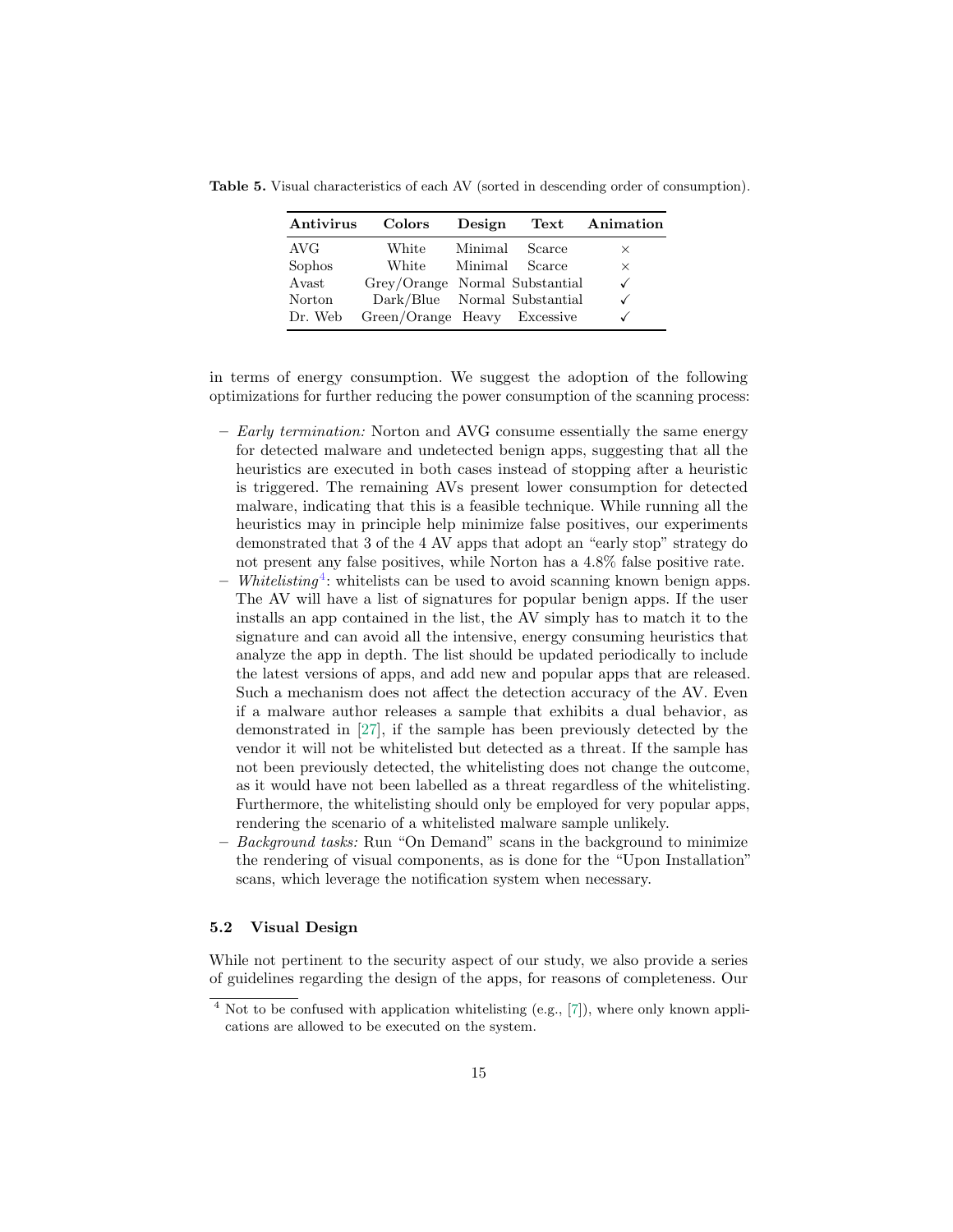results revealed that the energy consumption of an AV is largely affected by the display. Minimizing the energy consumption of the display will significantly reduce the app's consumption and minimize the impact on the battery's life.

Table [5](#page-14-1) provides details of the visual design of each AV, which directly affect the energy consumption. Most of the design elements of the apps we tested could easily be changed towards minimizing the consumption. Even though appearance is an important aspect of apps, which can affect their popularity, AVs present a "special" case, because their success is based on their functionality (i.e., good detection accuracy, low CPU load and energy consumption), rather than their look and feel. This, of course, is more constraining for other categories, such as websites [\[25\]](#page-19-4), as they have to be visually appealing and entice users. On the other hand, the popularity of AVs is primarily affected by their ability to detect malware, regardless of their visual design. This could be further supported by the fact that AVG, which is one of the two most popular AV apps, is also the most energy-efficient one. Nonetheless, even though AVG follows the most "clean" visual design, it also relies heavily on bright colors, significantly draining more energy than dark ones. Overall, taking into account the current hype about "green" or "sustainable" designs, following our guidelines and advertising its power efficiency, may further boost the popularity of an AV app.

We propose the following guidelines in terms of visual design:

- $-$  Colors: Maximize the dark areas (e.g., backgrounds). In OLED displays black pixels are produced by turning them off, which greatly reduces consumption.
- Text: Reduce text to bare essential (e.g., result of analysis).
- Design: Follow minimalistic and clear designs. Animations and "heavy" designs unnecessarily increase energy consumption.

Note that the default theme for system apps (e.g., system settings) in vanilla Android is dark and minimalistic. Indeed, development guidelines encourage the adoption of built-in widgets, which ensure a memory-efficient, fast and sleek UI.

# <span id="page-15-0"></span>6 Limitations and future work

Multiple Devices. All experiments have been conducted on a specific smartphone model, as AppScope's power consumption model has been calibrated for this specific device. Building models for AppScope and calibrating them for other devices is out of the scope of this work. While the power consumption of these AVs might present differences on other devices (e.g., devices with larger displays), their inherent behavior will remain the same across devices. Furthermore, our study is comparative, and all measurements are completed on the same model. Thus, the insights we derive are not bound to the specific device, and our design guidelines will improve energy consumption regardless of the device.

WiFi. Apart form the preliminary WiFi experiment, our study has been conducted with the WiFi connectivity disabled. Several reasons guided that choice, with the inability to maintain all aspects of the experiments constant for the entirety of their duration being the most significant. Fluctuations of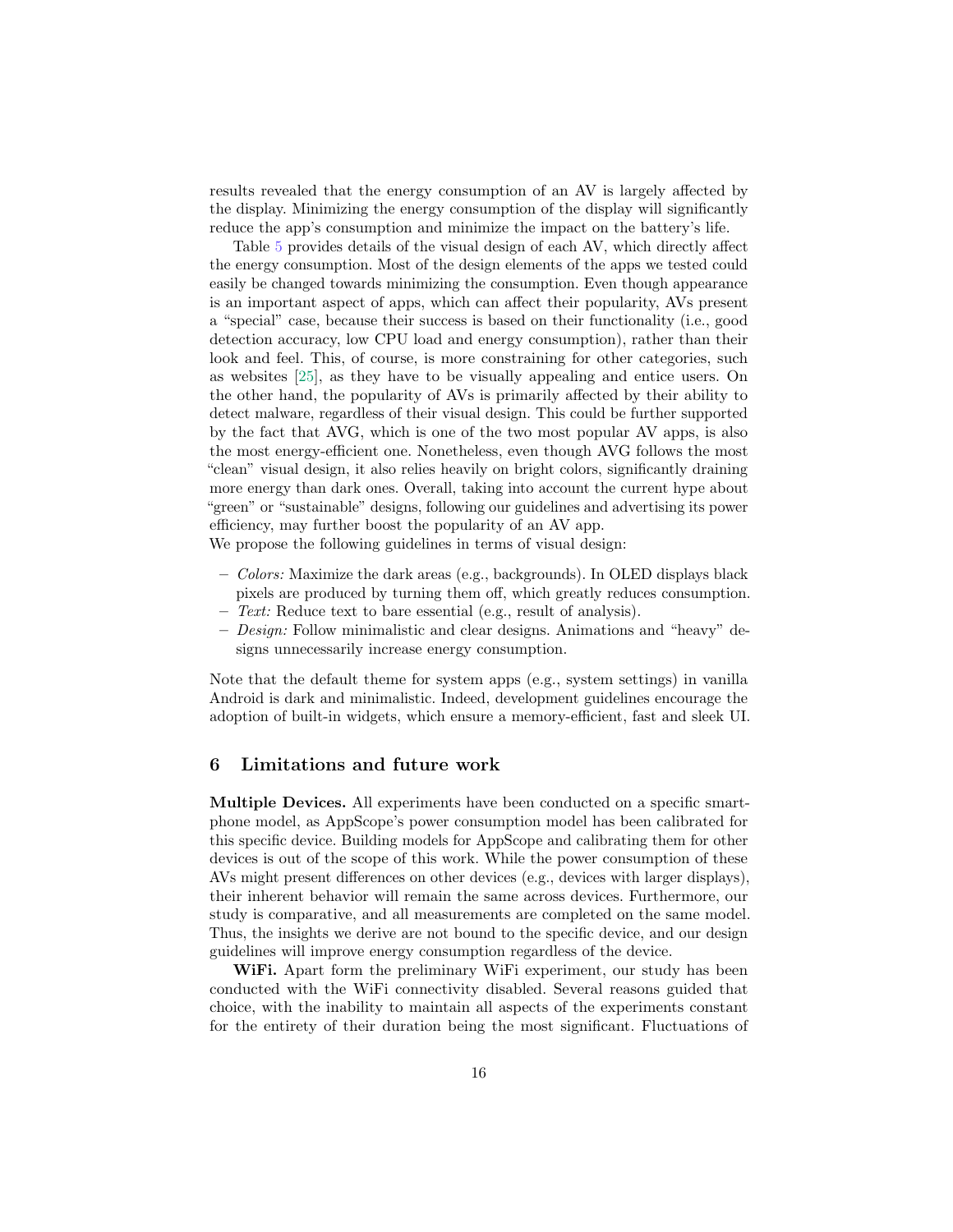uploading times and differences in network loads can significantly alter the duration and, thus, energy consumption of the experiments. Furthermore, the apps may "silently" update certain aspects of their functionality or signature database. As the experiments are conducted on a real device and not within a simulator, reverting the device to a clean state after every sample installation significantly increases the duration of each experiment. Taking into account the number of apps explored, and the multiple iterations per sample, it is possible that before a set of experiments has completed, the AV engines might have updated, thus creating different "testing environments" within a single experiment. As such, we plan to explore methods to enable us to include WiFi connectivity, while maintaining a constant testing environment across all experiments.

# 7 Related Work

Battery-based Malware Detection. Hoffmann et al. [\[13\]](#page-19-6), proposed the idea that every action performed drains a specific amount of energy from the battery. As such, they performed tests to check whether they could analyze the behavior of benign and malware applications in terms of energy consumption. They used PowerTutor to conduct their experiments. First they conducted tests on different components (CPU, Display, 3G, WiFi) on a clean device and compared the results with experiments on 2 malware samples. According to their results, they could not identify the malicious activity from the energy traces due to the high "noise" ratio. All the experiments, were conducted on two different Android devices.

Merlo et al. [\[17\]](#page-19-18) contradicted the conclusions drawn in [\[13\]](#page-19-6), arguing that it is possible to identify malicious activity by monitoring the energy consumption of a device. To show the correctness of their proposal, they analyzed two different approaches to the problem. First, with a high level approach similar to [\[13\]](#page-19-6), they attempted to measure the energy consumption based on hardware resources usage counters. They found that this approach provides inaccurate results, not capable of identifying a crafted network attack. Then, with a low level approach based on energy measurements at the battery level, they found the produced results reliable for identifying the aforementioned attack. However, this approach induces a high level OS intrusiveness that considerably limits its portability.

Additionally, Truong et al. [\[26\]](#page-19-5) recently found that the in-the-wild malware is not sophisticated enough, or simply does not bother, to hide the extra energy consumption. To this end, they used MIT's Carat infrastructure to conduct a large-scale infection-rate measurement on 55,000 real devices.

In an older study, Hahnsang et al. [\[14\]](#page-19-19), developed a framework for detecting energy-greedy anomalies based on power measurements, performed on a device running Windows Mobile OS. Their framework consists of two basic components: a power monitor that collects power samples of a candidate application and a data analyzer that generates power signatures from those samples. The detection is performed through comparing the generated signatures with a pre-defined database. The framework was evaluated on custom worms and proven to success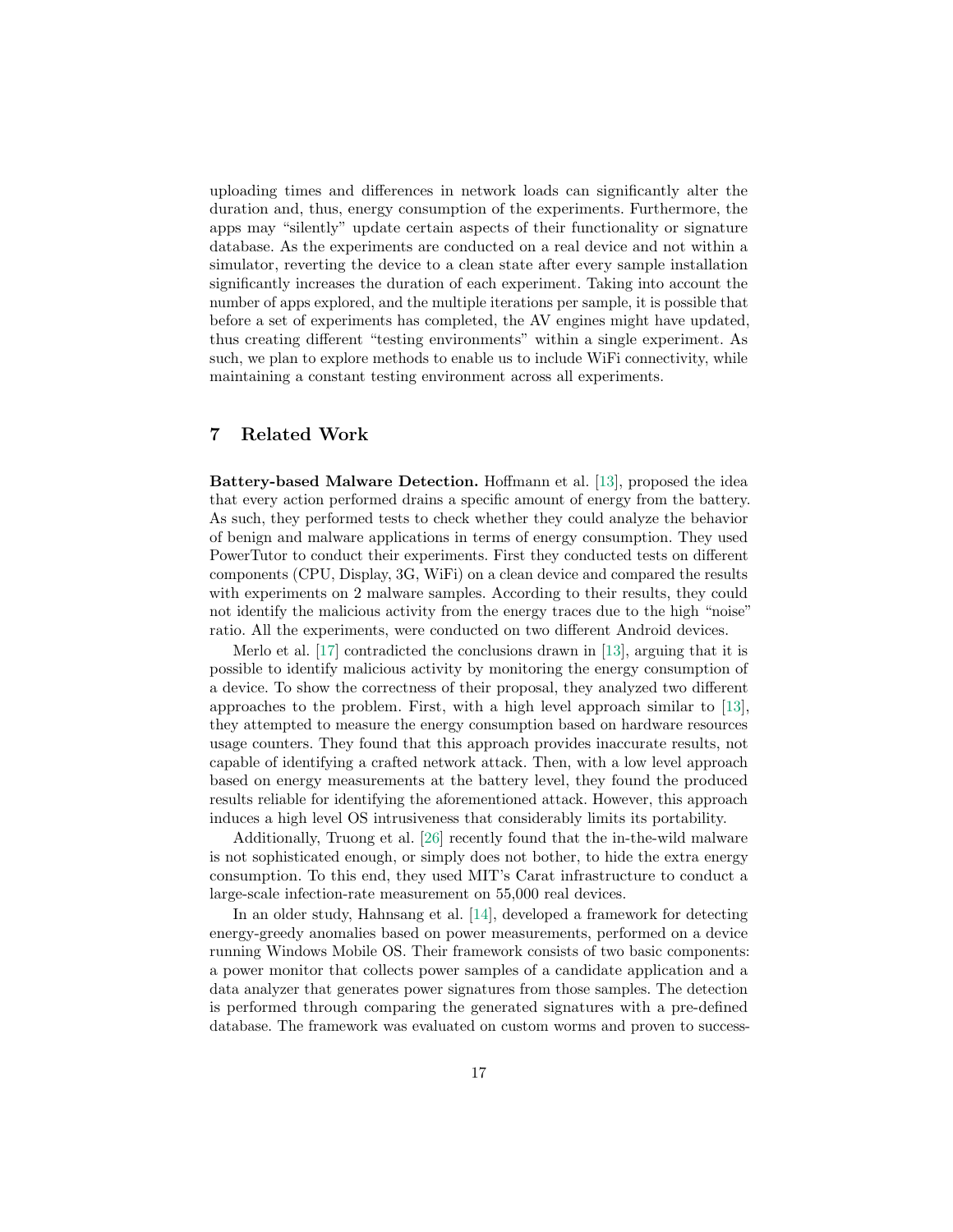fully detect samples sharing common behavior with known malware variants, as well as applications exhibiting unknown energy-greedy anomalies.

Previous studies [\[16,](#page-19-20) [20\]](#page-19-21) have focused on the detection of battery exhaustion attacks on mobile devices. In [\[16\]](#page-19-20), Marting et al., presented a list of methods that an attacker can use to drain the battery of a device, along with a power-secure architecture to thwart those attacks. In [\[20\]](#page-19-21), Nash et al., proposed an IDS for battery exhaustion attacks based on power consumption estimations as derived from several parameters of the system, such as CPU load and disk accesses.

Security vs. Energy Efficiency. Bickford et al. [\[8\]](#page-18-0) studied the potential tradeoffs between security monitoring and energy consumption for a specific class of malware detectors: rootkit detectors. They propose a framework to asses security versus energy tradeoffs along two axes, attack surface and malware scanning frequency. Their results demonstrate that protection against code-driven attacks is relatively cheap, while protection against all data-driven attacks is prohibitively expensive. Their study was performed on a mobile device running a version of Linux, and was limited for a specific class of malware (rootkits) which currently does not constitute a threat for mobile devices. In contrast, our study was performed on a mobile device running the Android OS and we use popular commercial AVs and real malware samples which pose a significant threat.

Android AV Evaluation. Rastogi et al. in [\[22\]](#page-19-14), performed an evaluation, in the most popular AVs, regarding malware evasion techniques. They developed DroidChameleon a framework which transforms malware from different malware families by changing the package name, renaming the files and the identifiers, reordering code etc. They tested the new transformed malware samples in ten AV products. Results indicate that all the tested AV products are susceptible to common evasion techniques. In a similar work [\[30\]](#page-19-13), Zhen et al. present an automated and extensible platform, called ADAM, which evaluates the detection of Android anti-malware tools through different static transformation techniques. applied on a number of malicious apps. They tested their repackaged malware samples on a popular analysis service and found that the detection rates dropped compared to the original samples.

## 8 Conclusion

Battery technology seems unable to keep up with the rapid evolution of smartphones and their applications, which demand more and more energy. The popularity of external power banks and slim batteries camouflaged as covers are a sign that smartphone users do need extra power for their devices. In a similar vein, the rise of applications that promise to make the battery draining slower (e.g., by killing processes) show that users are concerned about this aspect. Security is generally a cost, and in the case of mobile AVs, the risk is that users may decide to uninstall an AV because it drains too much battery. In other words, the less energy an AV consumes, the more usable it is.

Research efforts such as the one presented in this paper are preparatory for building design methodologies and tools that enable application vendors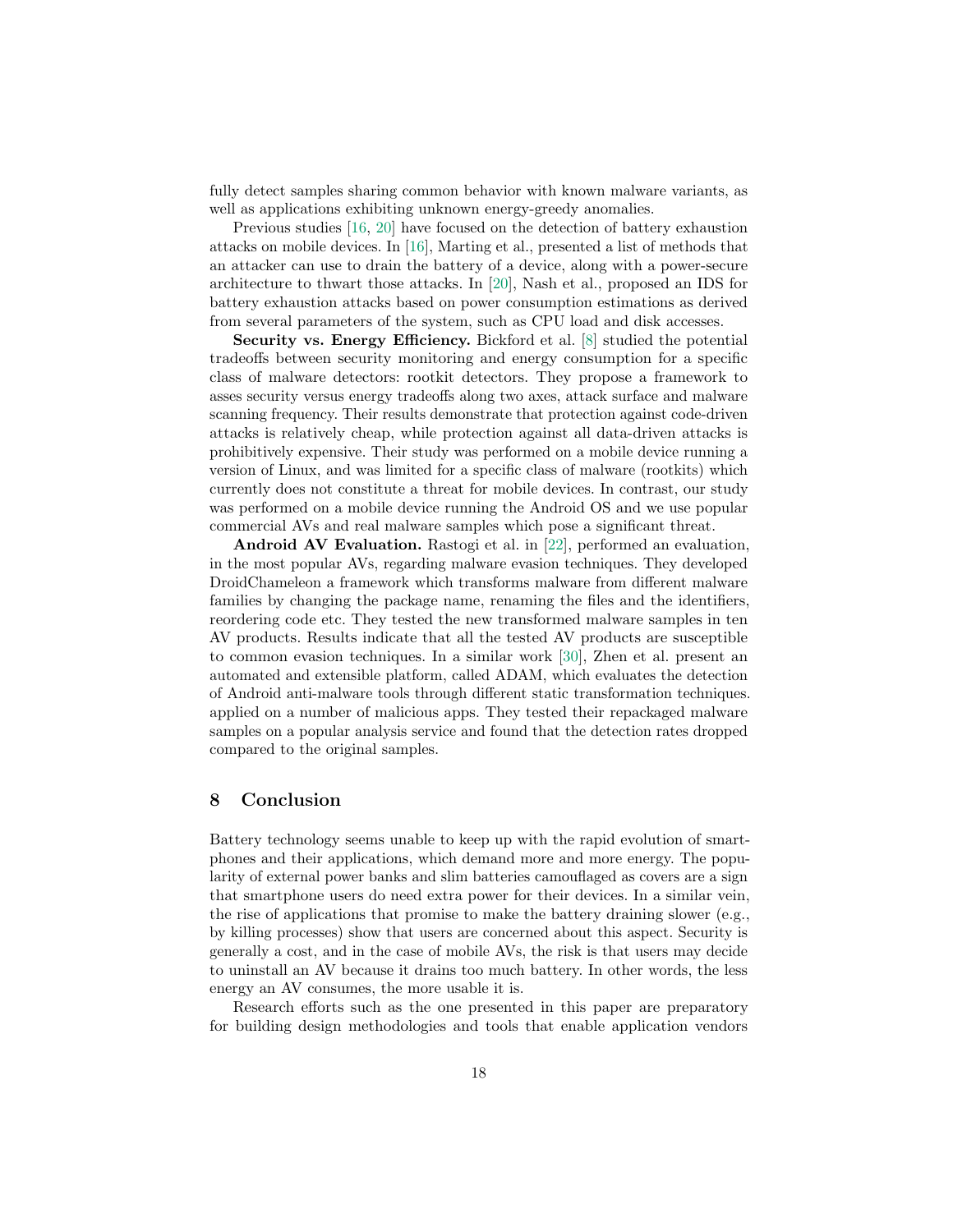and developers to balance the trade off existing between security effectiveness, user experience and speed. We derived our design guidelines from thorough measurements obtained on a real-world device running the most popular mobile operating system and, thus, we believe they offer an accurate reference for practitioners and future researchers.

In particular, our measurements show that there are significant deviations of CPU energy consumption among different AV products. Interestingly, the energy consumed by the CPU due to the AV is 3 to 4 times lower when compared to other hardware components, which are energy greedy. This means that there is room for increasing the detection accuracy, for example by running more energy greedy algorithms. Indeed, we found that no correlation exists between the detection accuracy and energy consumption of AV applications on mobile devices. Moreover, in most AV products a pattern can be seen: the bigger the size of an application, the higher the energy consumption required for scanning it, but that depends on the AV and the specific scanning technique. Clearly, energy efficiency and complex detection algorithms can coexist only if the UI designers are cautious and create UI components that minimize the illumination of the pixels. Indeed, the display is the most energy greedy component.

Based on our findings, we argue that security vendors are not bound by an "Efficiency vs Accuracy" trade off, and can produce antivirus apps that are effective while maintaining modest energy consumption profiles.

## Acknowledgements

This work was supported in part by DARPA through Contract FA8750-10-2-0253, with additional support by Intel Corp. It was also supported by the FP7 project NECOMA, funded by the European Commission under Grant Agreement No. 608533, and the MIUR FACE Project No. RBFR13AJFT. Any opinions, findings, conclusions, or recommendations expressed herein are those of the authors, and do not necessarily reflect those of the US Government, DARPA, or Intel.

## References

- <span id="page-18-1"></span>[1] Android developers - monkeyrunner, [http://developer.android.com/tools/](http://developer.android.com/tools/help/monkeyrunner_concepts.html) [help/monkeyrunner\\_concepts.html](http://developer.android.com/tools/help/monkeyrunner_concepts.html)
- <span id="page-18-4"></span>[2] Android malware genome project, <http://www.malgenomeproject.org/>
- <span id="page-18-2"></span>[3] apktool, <https://code.google.com/p/android-apktool/>
- <span id="page-18-3"></span>[4] Contagio - mobile malware, <http://contagiominidump.blogspot.com>
- <span id="page-18-5"></span>[5] Dex2jar, <https://code.google.com/p/dex2jar/>
- <span id="page-18-6"></span>[6] Java decompiler, <http://jd.benow.ca/>
- <span id="page-18-7"></span>[7] Beechey, J.: Application whitelisting: Panacea or propaganda (2010), [http://www.sans.org/reading-room/whitepapers/application/](http://www.sans.org/reading-room/whitepapers/application/application-whitelisting-panacea-propaganda-33599) [application-whitelisting-panacea-propaganda-33599](http://www.sans.org/reading-room/whitepapers/application/application-whitelisting-panacea-propaganda-33599)
- <span id="page-18-0"></span>[8] Bickford, J., Lagar-Cavilla, H.A., Varshavsky, A., Ganapathy, V., Iftode, L.: Security versus energy tradeoffs in host-based mobile malware detection. In: MobiSys (2011)